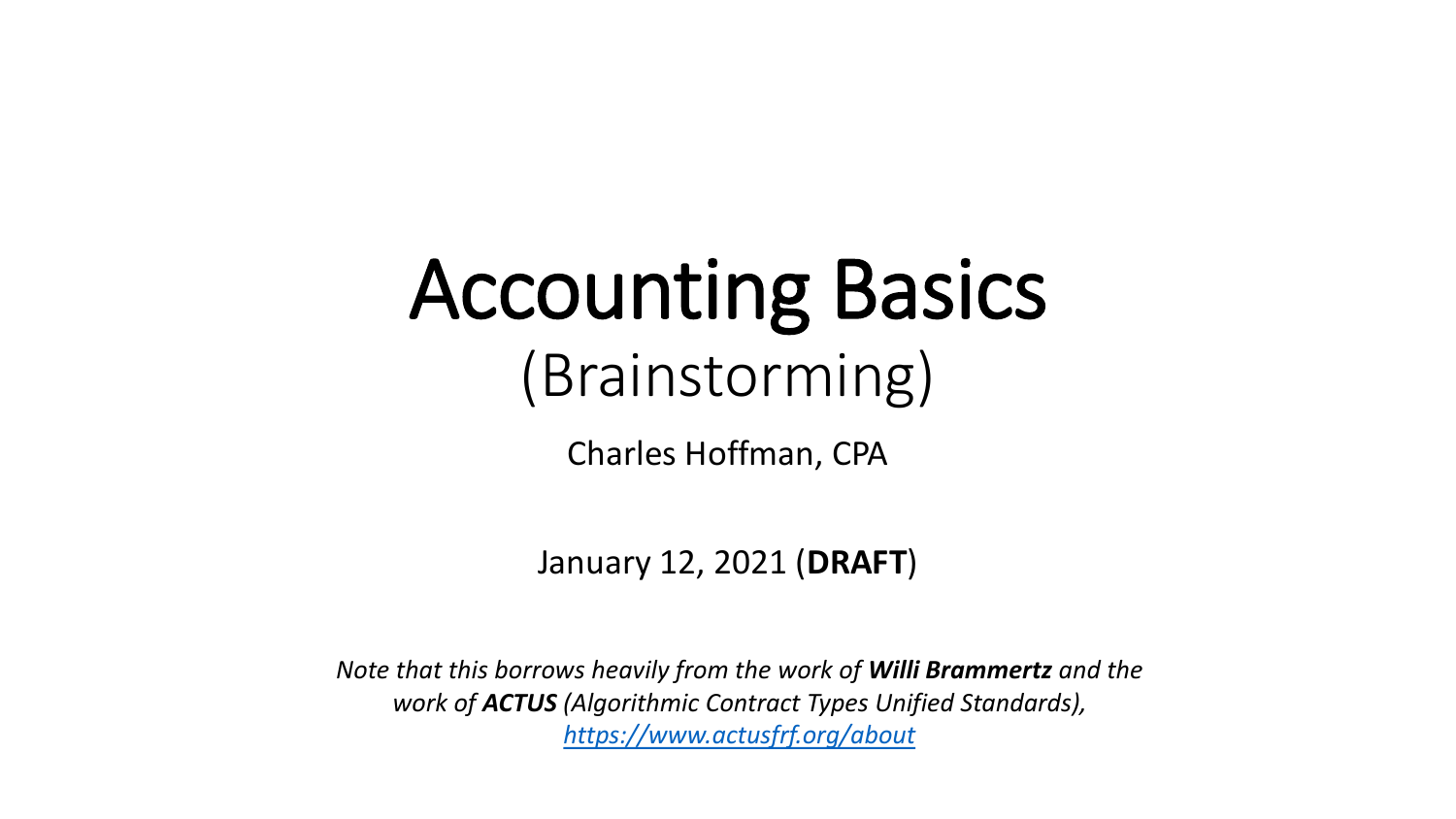#### Bookkeeping vs Accounting

- **Bookkeeping** is a mechanical process of recording transactions. Bookkeeping is the **action** of accounting. *Bookkeeping is a record keeping process*.
- **Accounting** is about determining what constitutes the transactions that are recorded. Accounting is the **language** used by bookkeeping. *Accounting is a communications tool*.
- **Financial reporting** and the general purpose financial report specifically is about communicating information about the financial position (status, stock) and financial performance (performance, flow) about an economic entity using the language of accounting.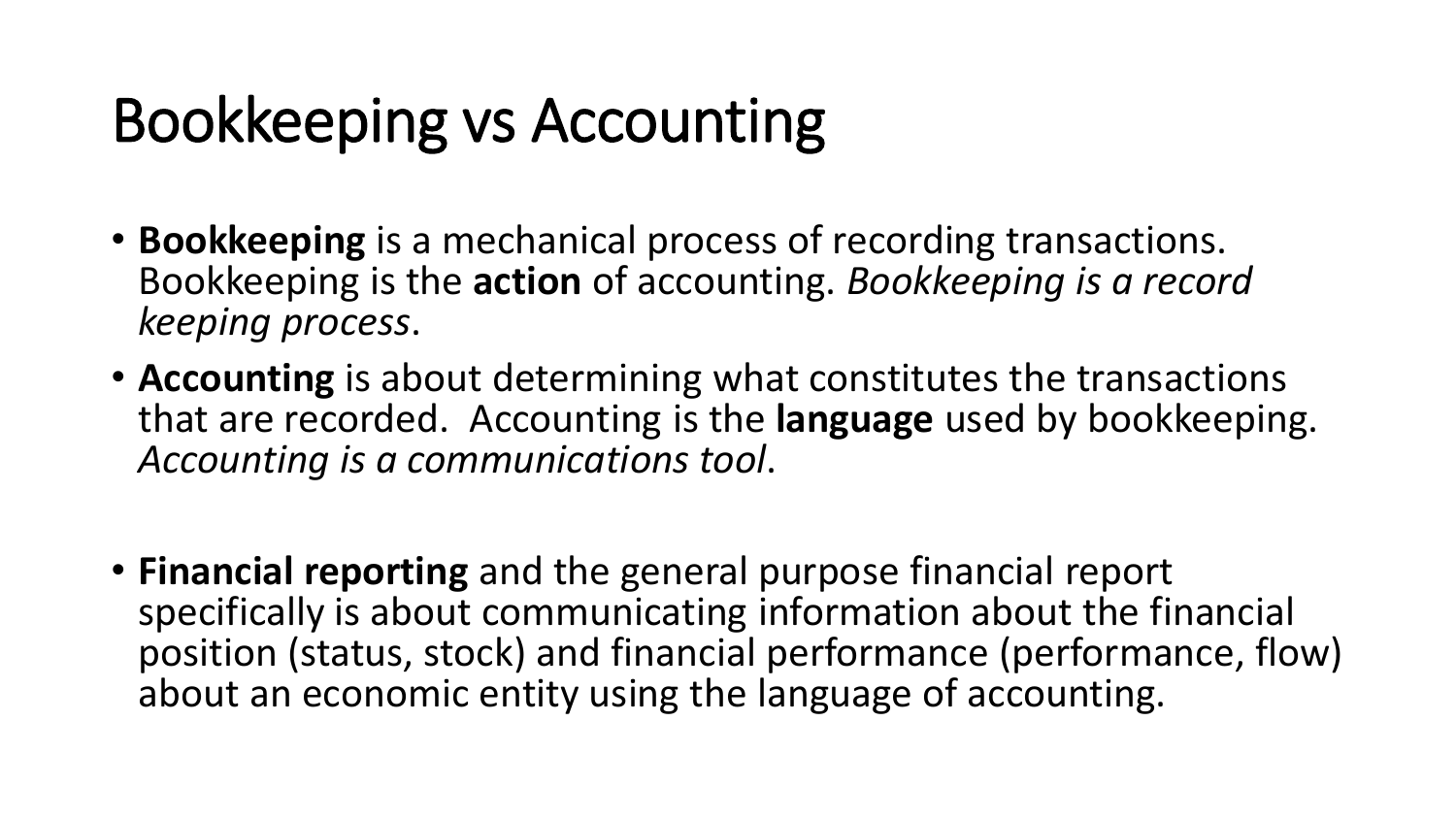### Venetian Method of Double Entry Bookkeeping

- Best practices method of double entry bookkeeping
- Single entry bookkeeping = one ledger
- Double entry bookkeeping = two synchronized ledgers
	- DEBITS = CREDITS
	- Allows for separation of duties
	- Enables detection of errors/inconsistencies
	- Enables differentiation of errors from fraud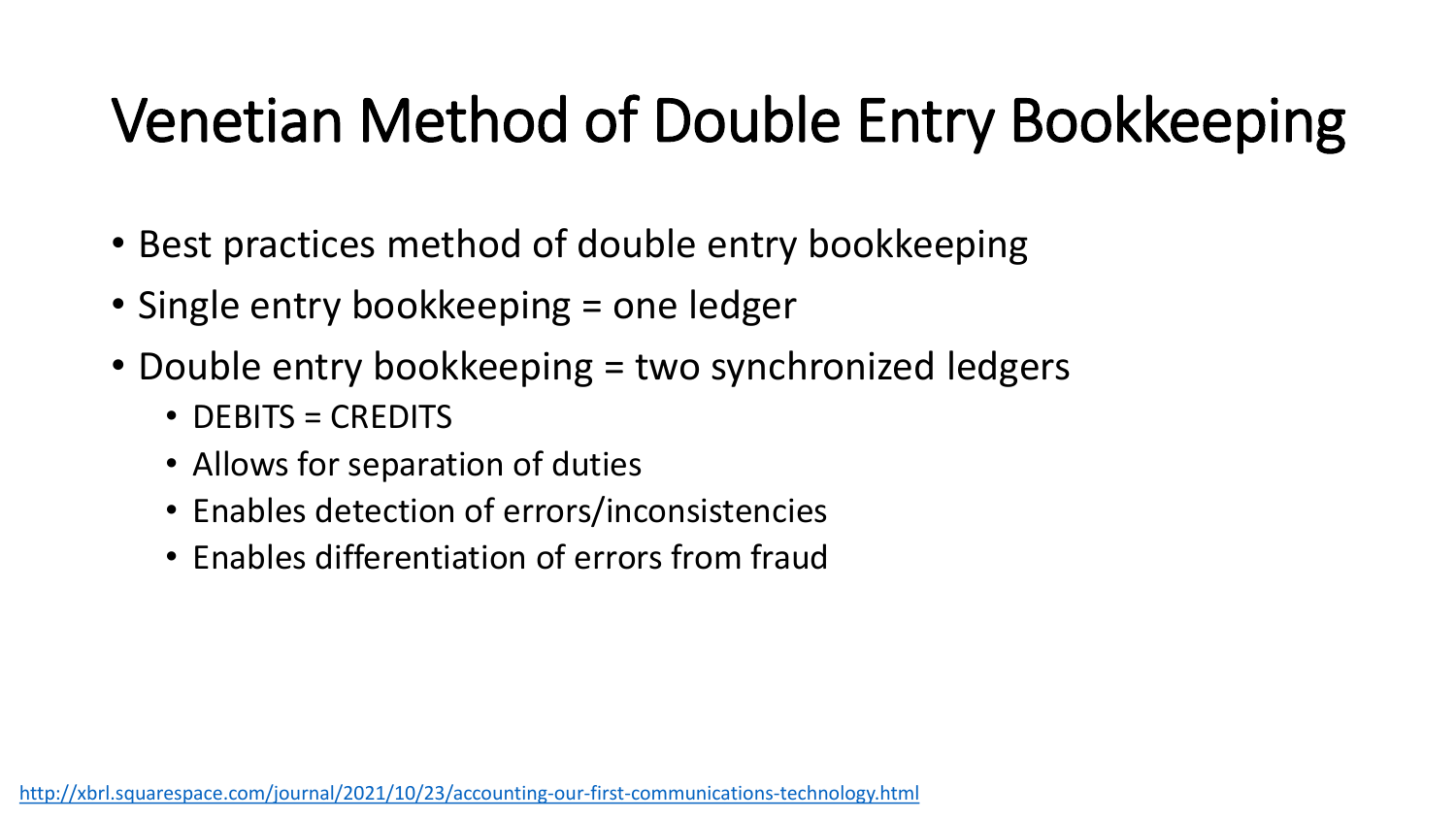#### FASB SFAC 6, *Elements of Financial Statements*



SFAC 6 is for US GAAP. IFRS has something similar; as does UK GAAP and other such financial reporting schemes

FASB, SFAC 6,<https://www.fasb.org/pdf/con6.pdf>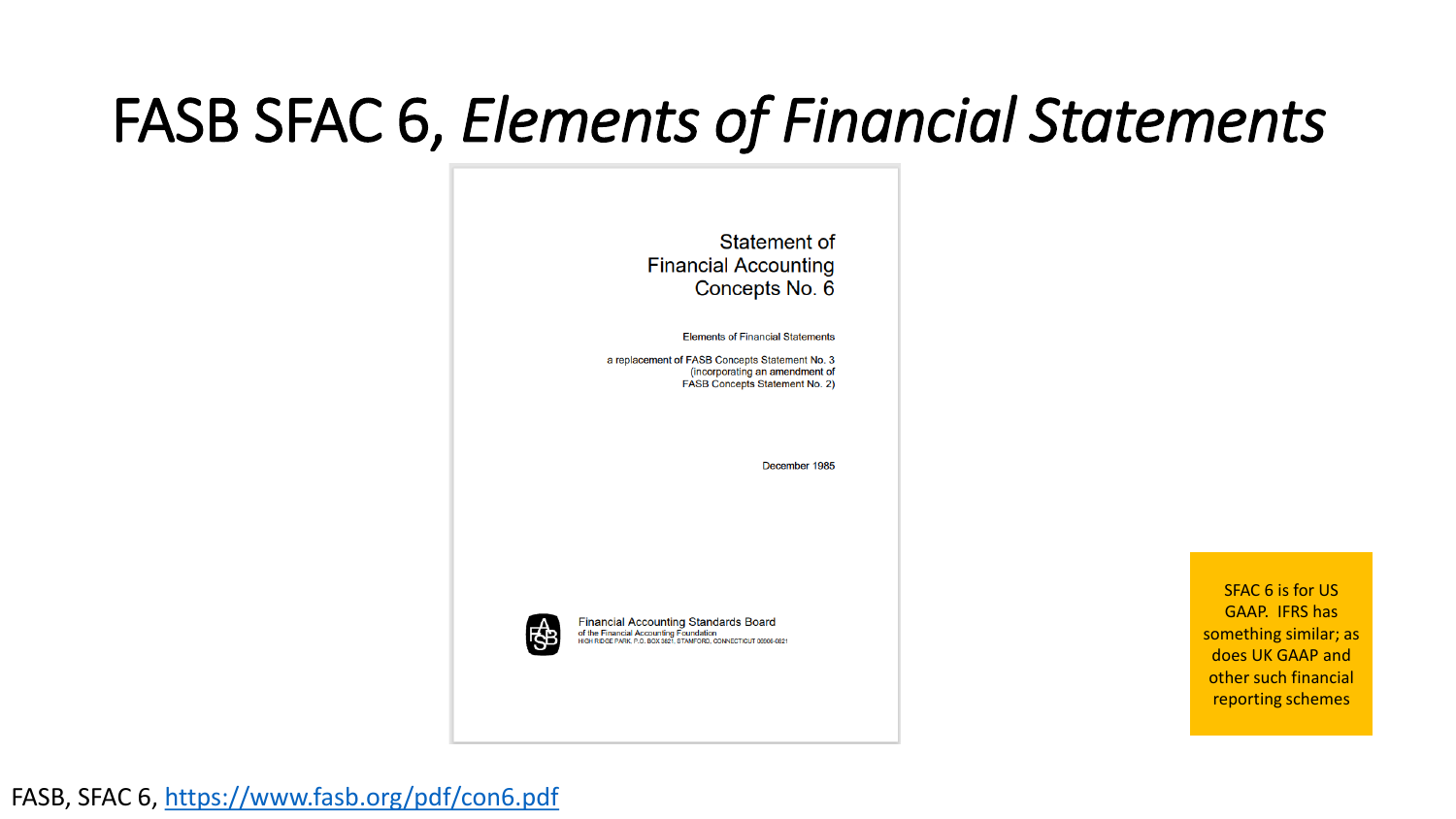#### SFAC 6 Defines 10 "Interrelated Elements"

- $\bullet$ This Statement defines 10 interrelated elements that are directly related to measuring performance and status of an entity. (Other possible elements of financial statements are not addressed.)
	- Assets are probable future economic benefits obtained or controlled by a particular entity as a result of past transactions or events.
	- Liabilities are probable future sacrifices of economic benefits arising from present obligations of a particular entity to transfer assets or provide services to other entities in the future as a result of past transactions or events.
	- Equity or net assets is the residual interest in the assets of an entity that remains after deducting its liabilities. In a business enterprise, the equity is the ownership interest. In a not-for-profit organization, which has no ownership interest in the same sense as a business enterprise, net assets is divided into three classes based on the presence or absence of donor-imposed restrictionspermanently restricted, temporarily restricted, and unrestricted net assets.
	- Investments by owners are increases in equity of a particular business enterprise resulting from transfers to it from other entities of something valuable to obtain or increase ownership interests (or equity) in it. Assets are most commonly received as investments by owners, but that which is received may also include services or satisfaction or conversion of liabilities of the enterprise.
	- Distributions to owners are decreases in equity of a particular business enterprise resulting from transferring assets, rendering services, or incurring liabilities by the enterprise to owners. Distributions to owners decrease ownership interest (or equity) in an enterprise.
	- Comprehensive income is the change in equity of a business enterprise during a period from transactions and other events and circumstances from nonowner sources. It includes all changes in equity during a period except those resulting from investments by owners and distributions to owners.
	- Revenues are inflows or other enhancements of assets of an entity or settlements of its liabilities (or a combination of both) from delivering or producing goods, rendering services, or other activities that constitute the entity's ongoing major or central operations.
	- Expenses are outflows or other using up of assets or incurrences of liabilities (or a combination of both) from delivering or producing goods, rendering services, or carrying out other activities that constitute the entity's ongoing major or central operations.
	- Gains are increases in equity (net assets) from peripheral or incidental transactions of an entity and from all other transactions and other events and circumstances affecting the entity except those that result from revenues or investments by owners.
	- Losses are decreases in equity (net assets) from peripheral or incidental transactions of an entity and from all other transactions and other events and circumstances affecting the entity except those that result from expenses or distributions to owners.

Each financial reporting scheme published does something similar, see [http://xbrlsite.azurewebsites.net/2020/master/Ele](http://xbrlsite.azurewebsites.net/2020/master/ElementsOfFinancialStatements.pdf) mentsOfFinancialStatements.pdf

#### Note the term "**interrelated**".

FASB, SFAC 6, highlights, page 9, https://www.fasb.org/pdf/con6.pdf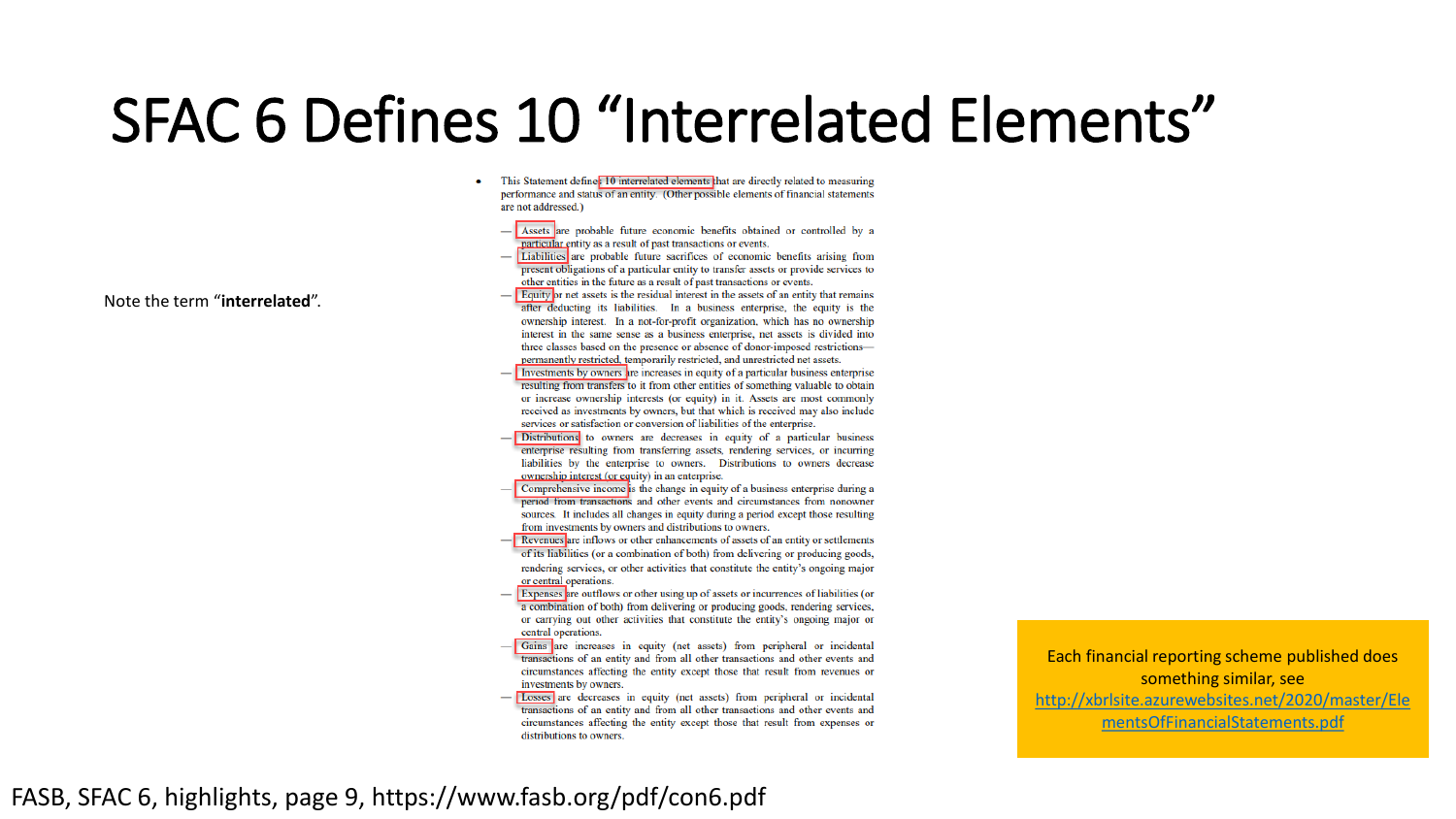#### 10 Interrelated Elements

- 1. Assets
- 2. Liabilities
- 3. Equity
- 4. Comprehensive Income
- 5. Investments by Owners
- 6. Distributions to Owners
- 7. Revenues
- 8. Expenses
- 9. Gains
- 10. Losses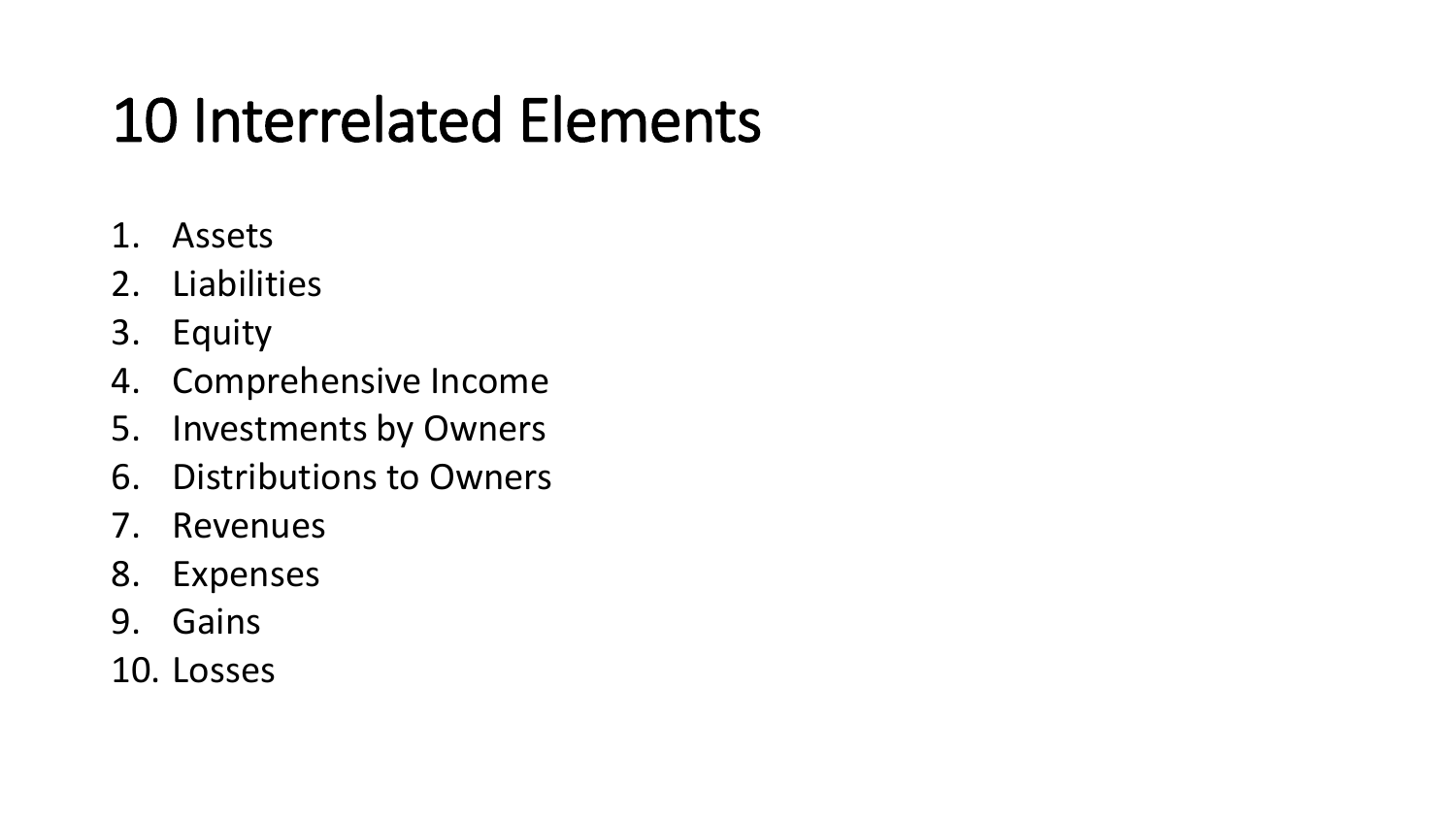#### Articulation

21. The two types of elements are related in such a way that (a) assets, liabilities, and equity (net assets) are changed by elements of the other type and at any time are their cumulative result and (b) an increase (decrease) in an asset cannot occur without a corresponding decrease (increase) in another asset or a corresponding increase (decrease) in a liability or equity (net assets). Those relations are sometimes collectively referred to as "articulation." They result in financial statements that are fundamentally interrelated so that statements that show elements of the second type depend on statements that show elements of the first type and vice versa.<sup>14</sup>

FASB, SFAC 6, section 21, page 21, https://www.fasb.org/pdf/con6.pdf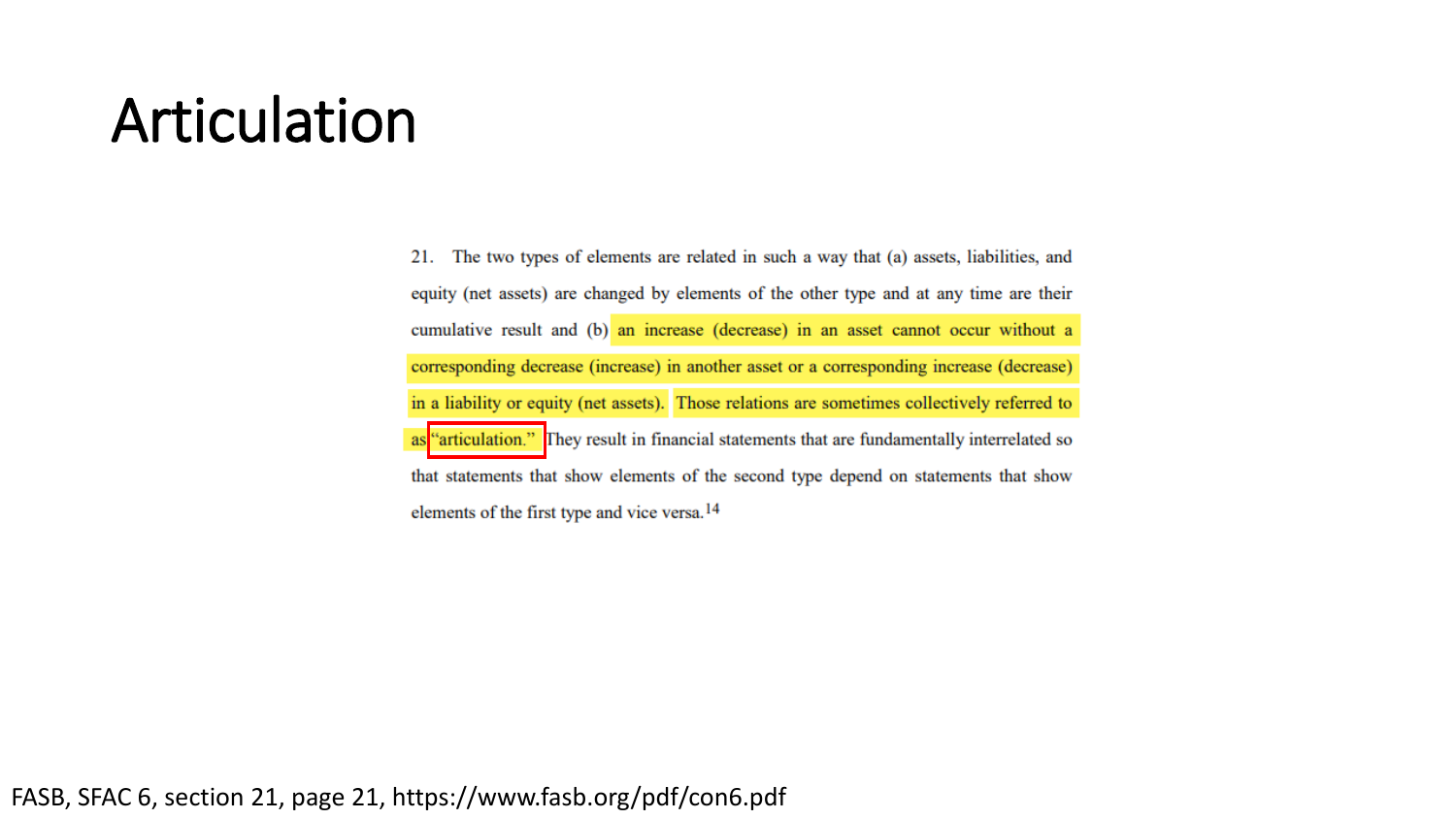#### Interrelations (Part 1)

#### Assets = Liabilities + Equity

*(Never explicitly defined by the FASB, but no one disputes this relation; it is common knowledge.)*

Common Knowledge, Wikipedia, Accounting Equation, [https://en.wikipedia.org/wiki/Accounting\\_equation](https://en.wikipedia.org/wiki/Accounting_equation)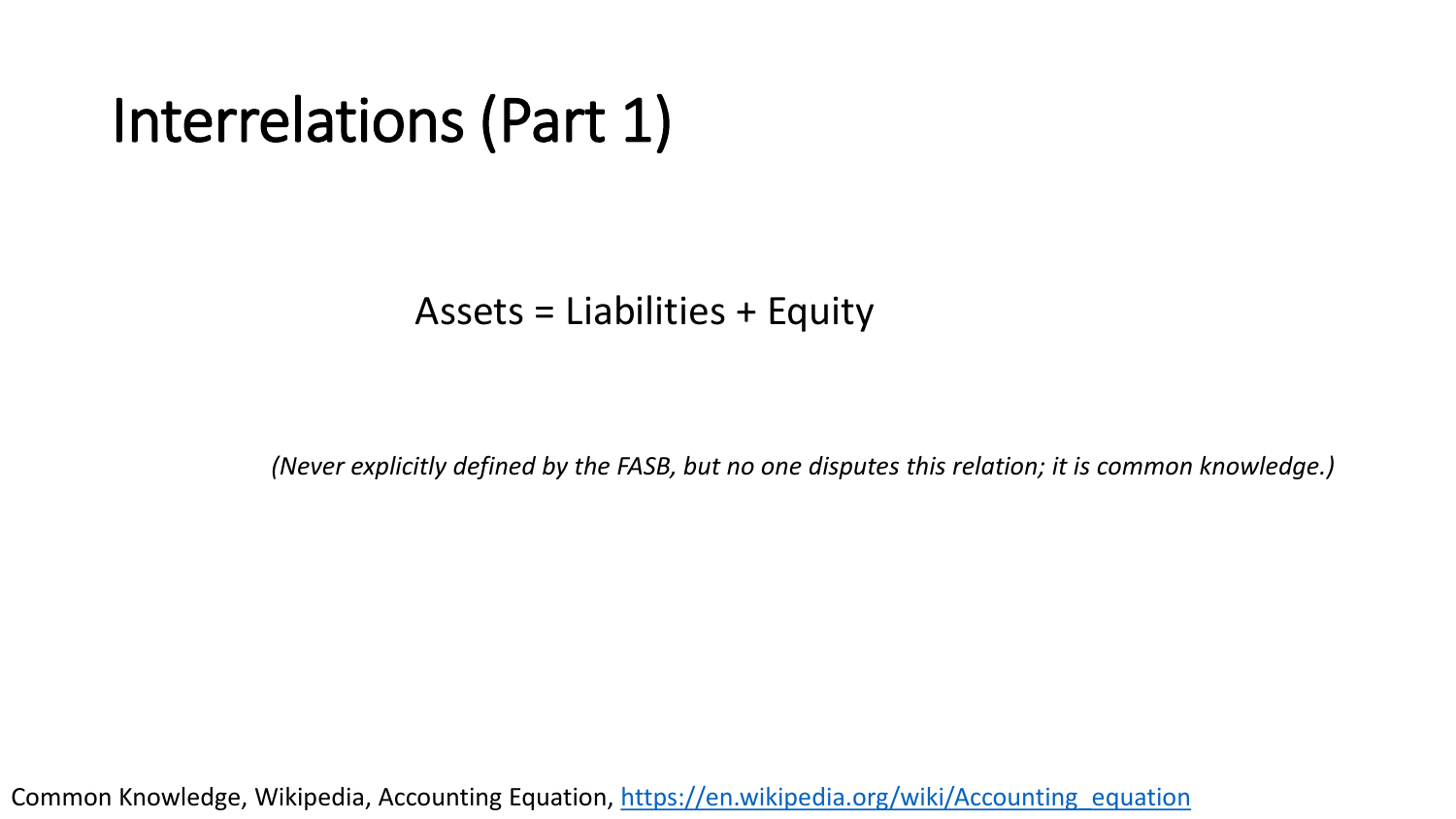#### Interrelations (Part 2)

affect an entity during intervals of time (periods). In a business enterprise, the second type includes comprehensive income and its components—revenues, expenses, gains, and losses—and investments by owners and distributions to owners. In a not-for-profit

#### Comprehensive Income = Revenues - Expenses + Gains - Losses

*(That sentence is not as explicit as one might optimally like; but again this equation is well understood.)*

FASB, SFAC 6, section 20, page 21, https://www.fasb.org/pdf/con6.pdf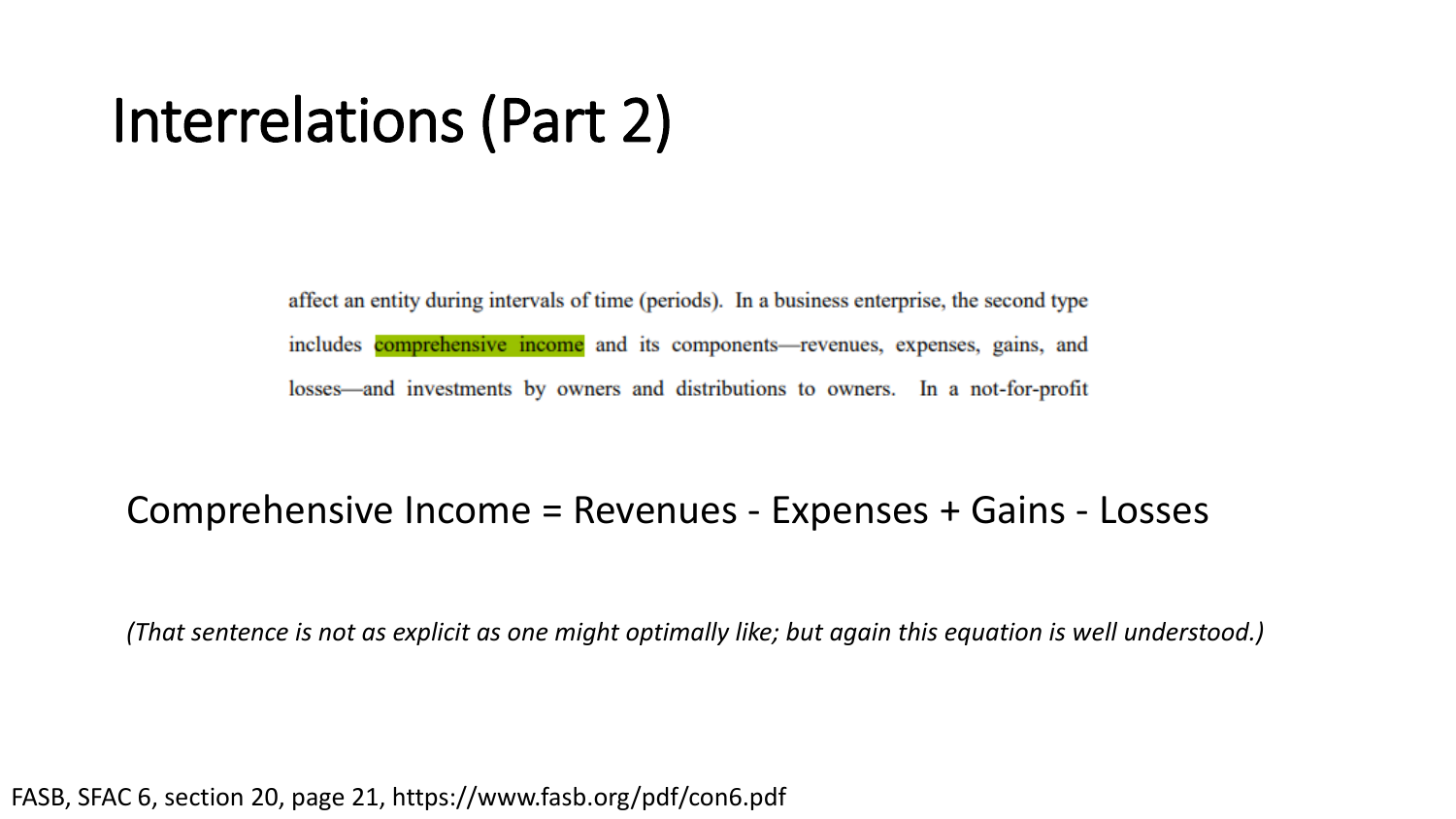### Interrelations (Part 3)

The equation above defines the relationship between comprehensive income and its components. The equation below defines the relations between the other concepts and uses the term "Comprehensive Income" as defined above.

```
0 = (Equity<sup>T0</sup> + Revenue<sup>P1</sup> - Expenses<sup>P1</sup> + Gains<sup>P1</sup> - Losses<sup>P1</sup> + InvestmentsByOwners<sup>P1</sup> -
DistributionsToOwnersP1) + Liabilities<sup>T1</sup> - Assets<sup>T1</sup>
```
And so, using both equations, the relations between each of the concepts is crystal clear as long as you understand the balance type (debit, credit) of each of the core elements. FASB, SFAC 6, page 21 and 22, paragraph 21.

Equity<sup>T1 =</sup> Equity<sup>T0</sup> + Revenue<sup>p1</sup> - Expenses<sup>p1</sup> + Gains<sup>p1</sup> - Losses<sup>p1</sup> + InvestmentsByOwners<sup>p1</sup> -DistributionsToOwners<sup>P1</sup>

#### **Simplified**:

**EquityT1 = EquityT0 + Comprehensive IncomeP1 + InvestmentsByOwnersP1 - DistributionsToOwnersP1**

FASB, SFAC 6, section 20, page 21, https://www.fasb.org/pdf/con6.pdf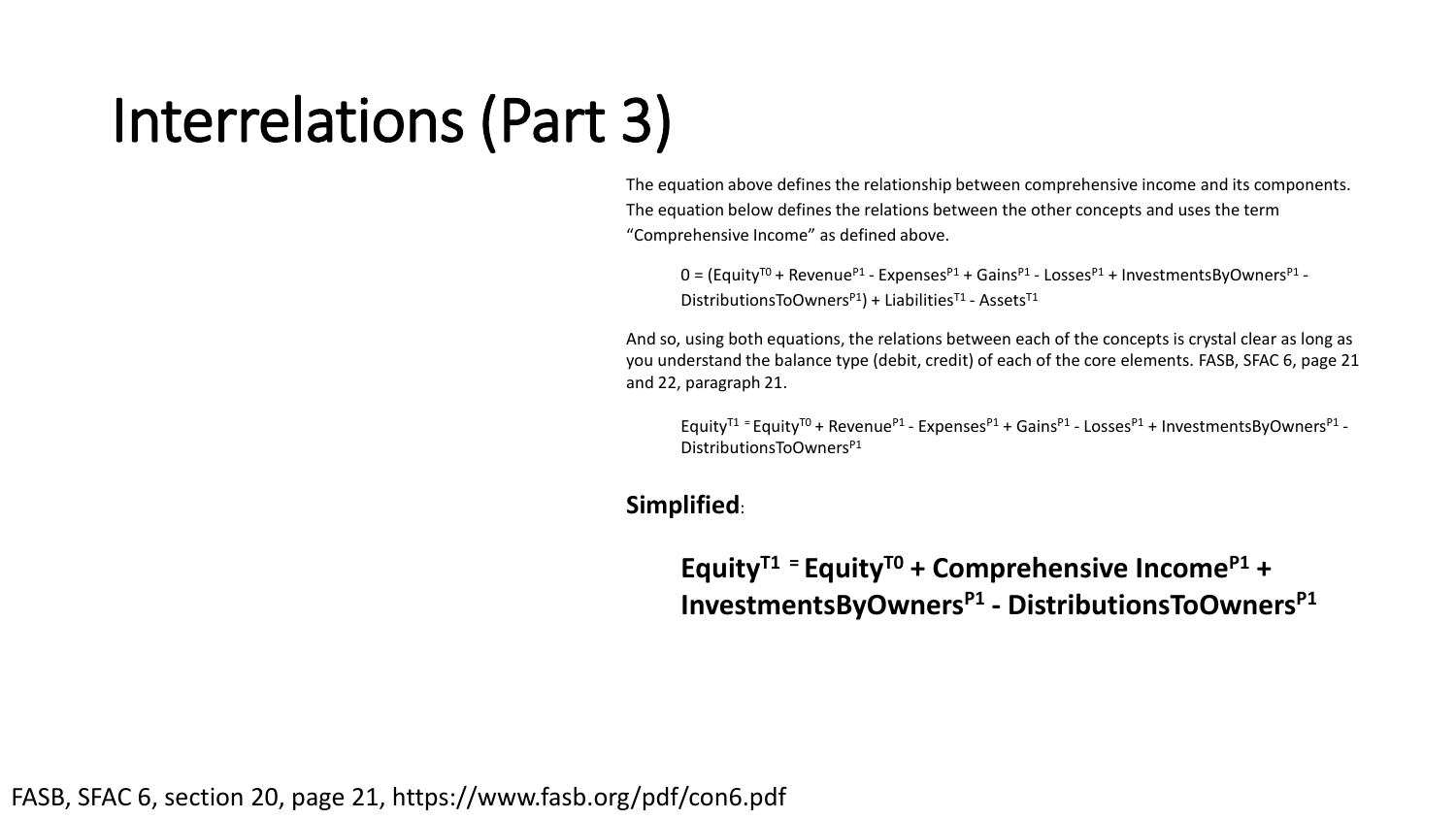#### Undisputed Basic Equations

Assets<sup>Tn</sup> = Liabilities<sup>Tn</sup> + Equity<sup>Tn</sup>

Comprehensive Income<sup>Pn</sup> = Revenues<sup>Pn</sup> - Expenses<sup>Pn</sup> + Gains<sup>Pn</sup> - Losses<sup>Pn</sup>

Equity<sup>Tn+1</sup> = Equity<sup>Tn</sup> + Comprehensive Income<sup>Pn+1</sup> + Investments by Owners<sup>P</sup>*n*+1 – Distributions to Owners<sup>P</sup>*n*+1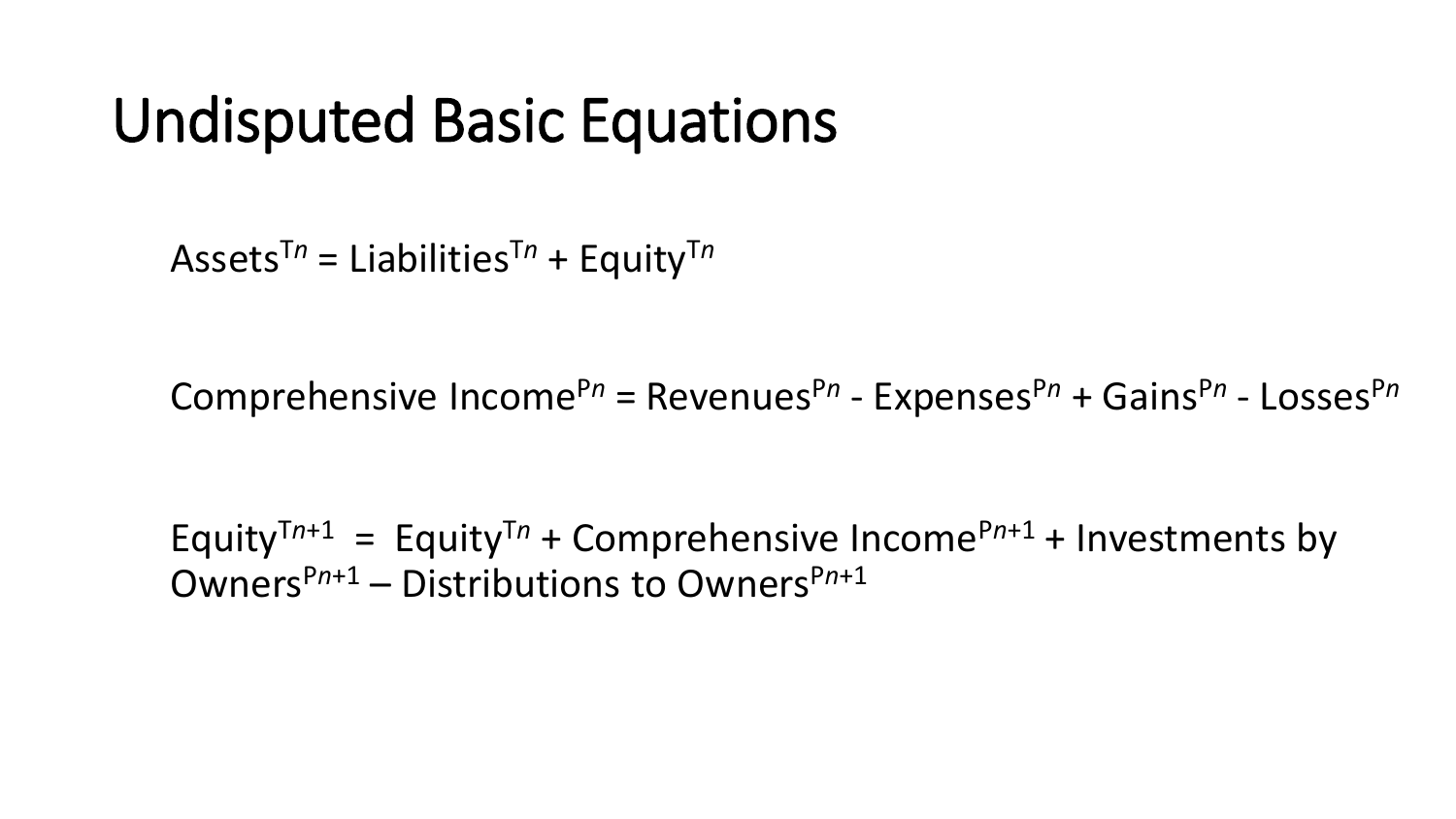#### Balance Sheet

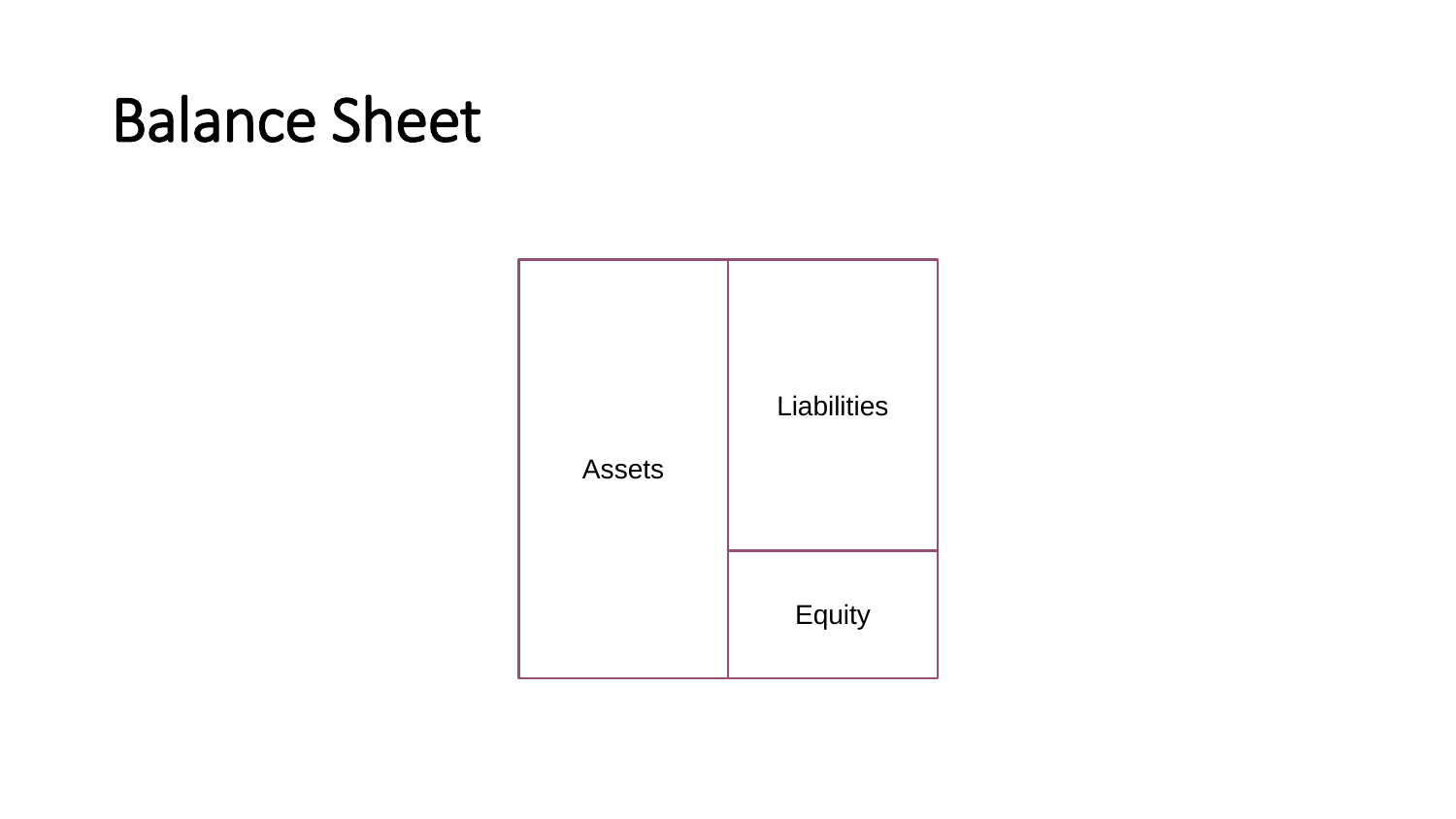#### Balance Sheet

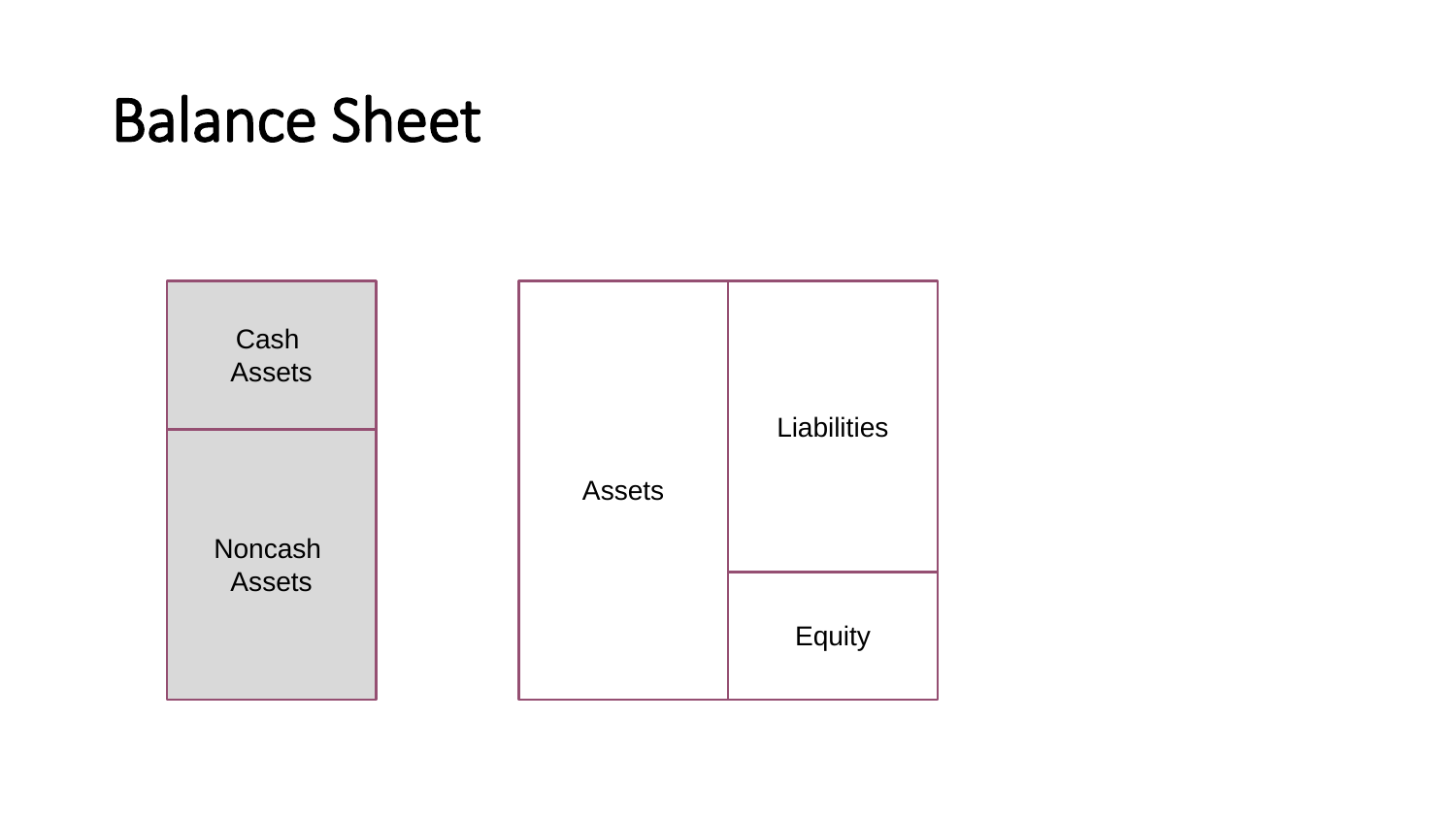#### Income Statement

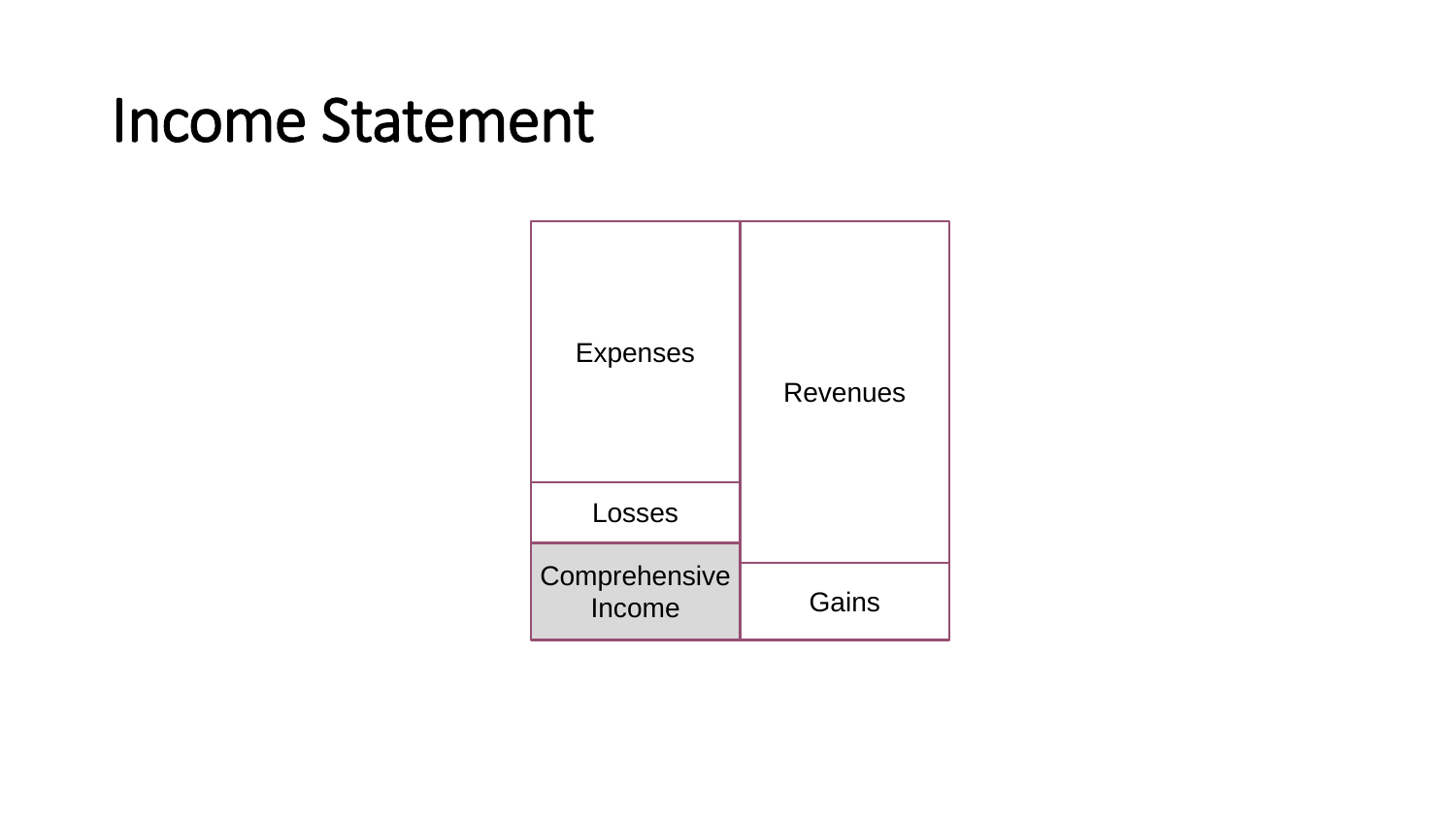### Knowledge of Accounting



Assets<sup>T</sup>*<sup>n</sup>* = Liabilities<sup>T</sup>*<sup>n</sup>* + Equity<sup>T</sup>*<sup>n</sup>*

Comprehensive Income<sup>P</sup>*<sup>n</sup>* = Revenues<sup>P</sup>*<sup>n</sup>* - Expenses + Gains<sup>P</sup>*<sup>n</sup>* - Losses<sup>P</sup>*<sup>n</sup>*

Equity<sup>Tn</sup> = Equity<sup>Tn-1</sup> + Comprehensive Income<sup>Pn</sup> + Investments by Owners<sup>Pn</sup> – Distributions to Owners<sup>Pn</sup>

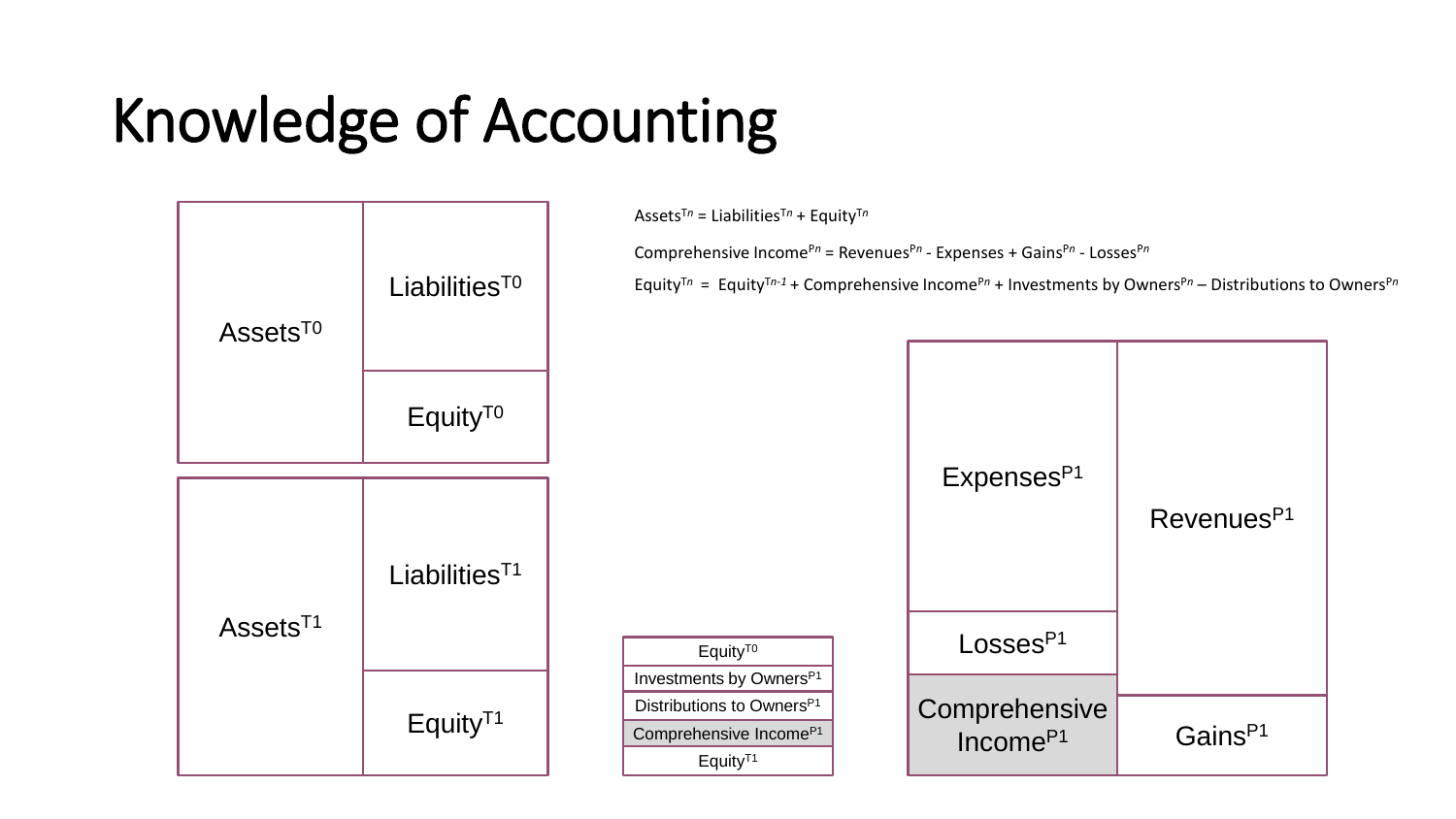#### Basic Undisputed Interconnected Equations

```
Equity<sup>T1</sup> \equiv Assets<sup>T1</sup> - Liabilities<sup>T1</sup>
     \mathop{\rm III}\nolimits
```

```
Equity<sup>T1</sup> \equiv Equity<sup>T0</sup> + Investments by Owners<sup>P1</sup> - Distributions to
OwnersP1 + Comprehensive Income<sup>P1</sup>
```

```
Ш
Comprehensive IncomeP<sup>1</sup> = Revenues<sup>P1</sup> -
Expenses<sup>P1</sup> + Gains<sup>P1</sup> - Losses<sup>P1</sup>
```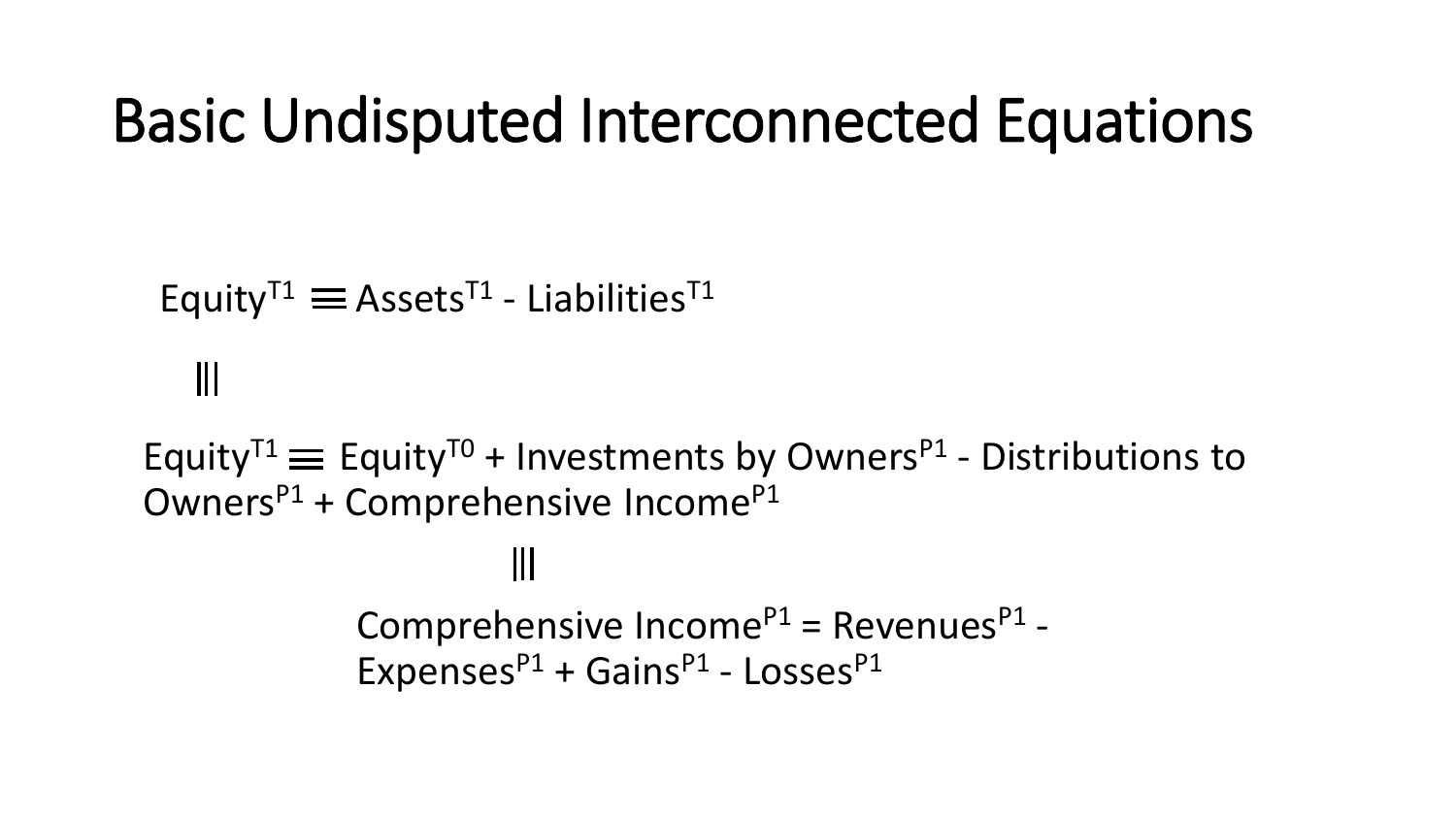#### Distilled down to ONE Equation using Algebra

#### $I^{(\beta)}(t_i,t_{i+1}) = NI(t_i,t_{i+1}) + \Delta P/D^{(\beta)}(t_i,t_{i+1}).$

I am still trying to get my head around this. This relates to algebra and calculus. As I understand it, this equation is a combination of the three equations on the prior slide.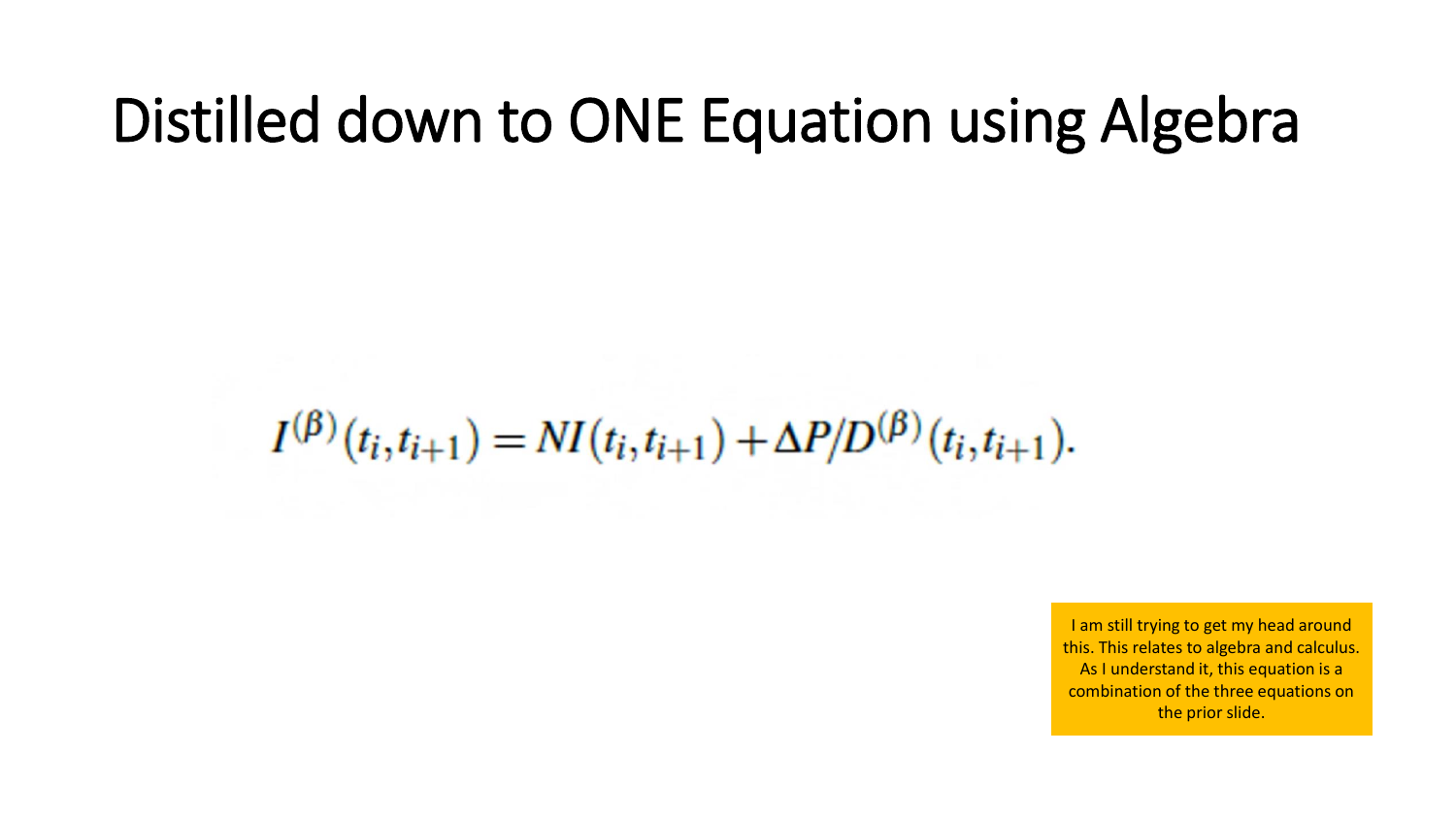# Accounting is a Closed System

#### • **Obvious in a world of**:

- All values are nominal values
- All values are a single currency
- Single reporting style
- Simple business events
- Single economic entity
- No other real world complexities

#### • **Complicated (but still a closed system) in a world of**:

- Nominal value, fair value, amortized cost, etc.
- Multiple currencies
- Many different reporting styles
- Complex business events
- Consolidated economic entities
- Other real world complexities

**Any inequality, inconsistency, or contradiction means some sort of error has occurred within the system.**

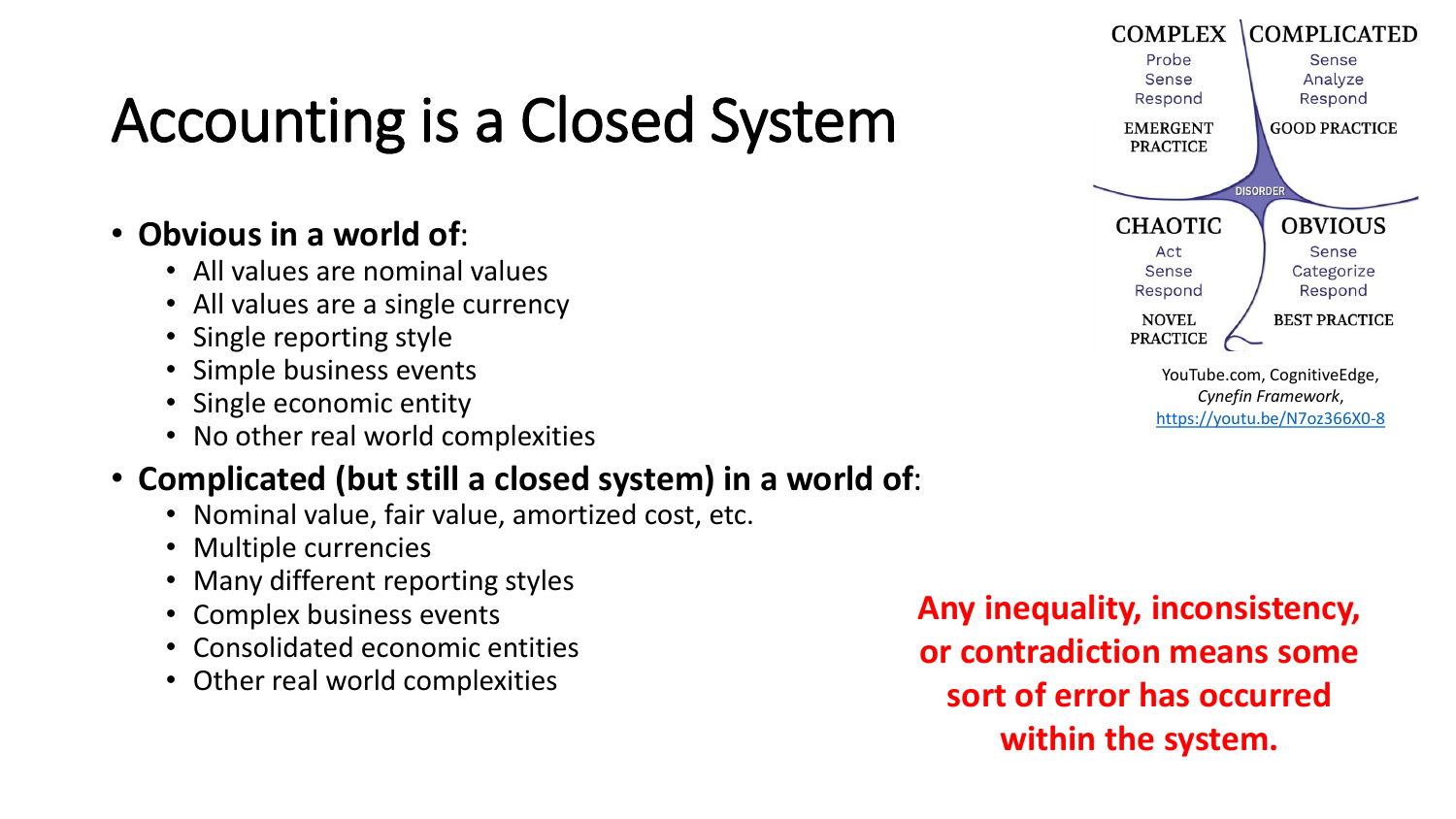#### Venetian Method of Double Entry Bookkeeping

- DEBITS = CREDITS
- **Any inequality, inconsistency, contradiction means some sort of error has occurred within the system**
	- Unintentional error (mistake)
	- Intentional error (fraud)
- Ability to distinguish a mistake from fraud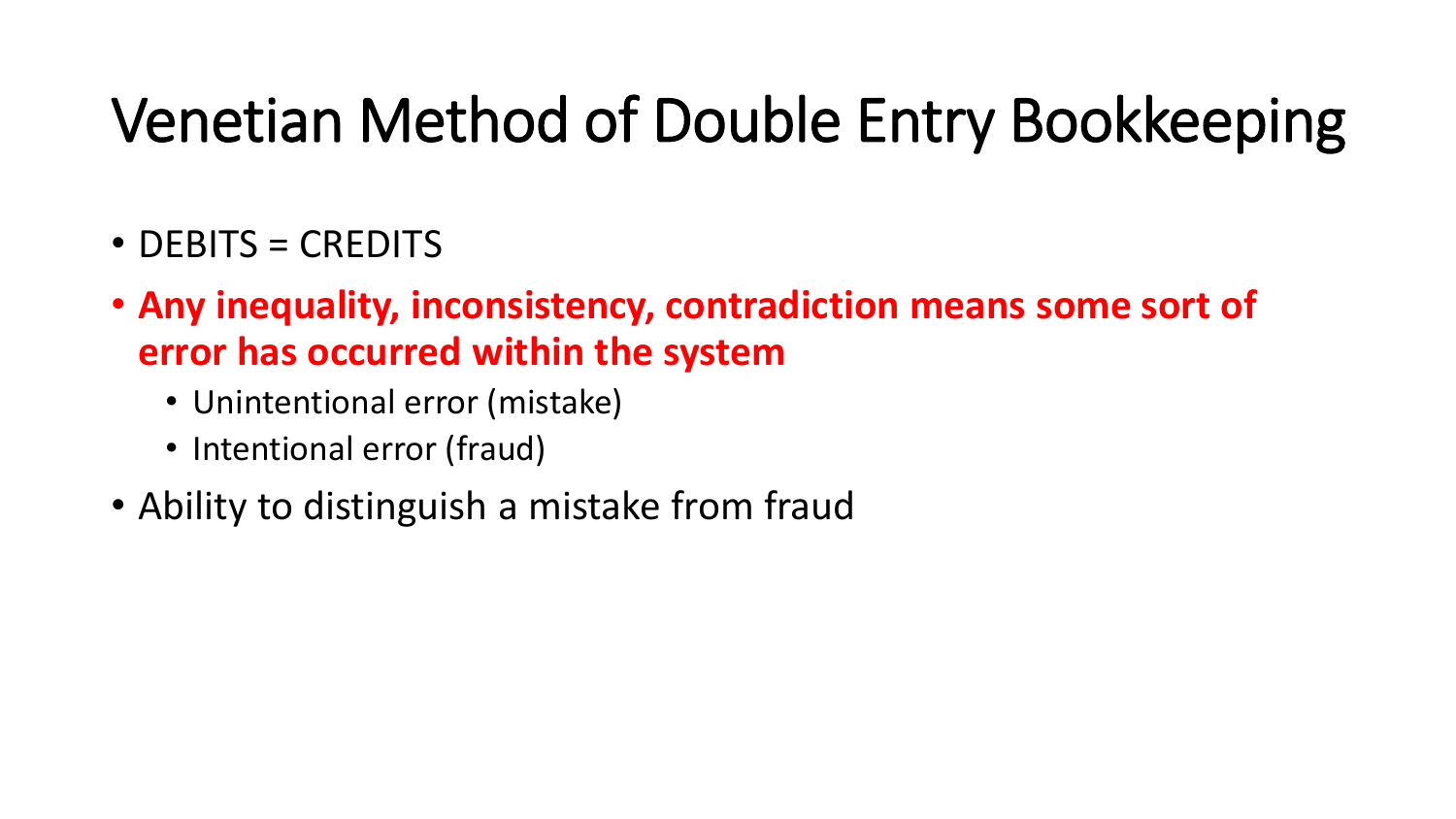### Business Events Drive Accounting Transactions Per SFAC 6



FASB, SFAC 6, section 64, page 40, https://www.fasb.org/pdf/con6.pdf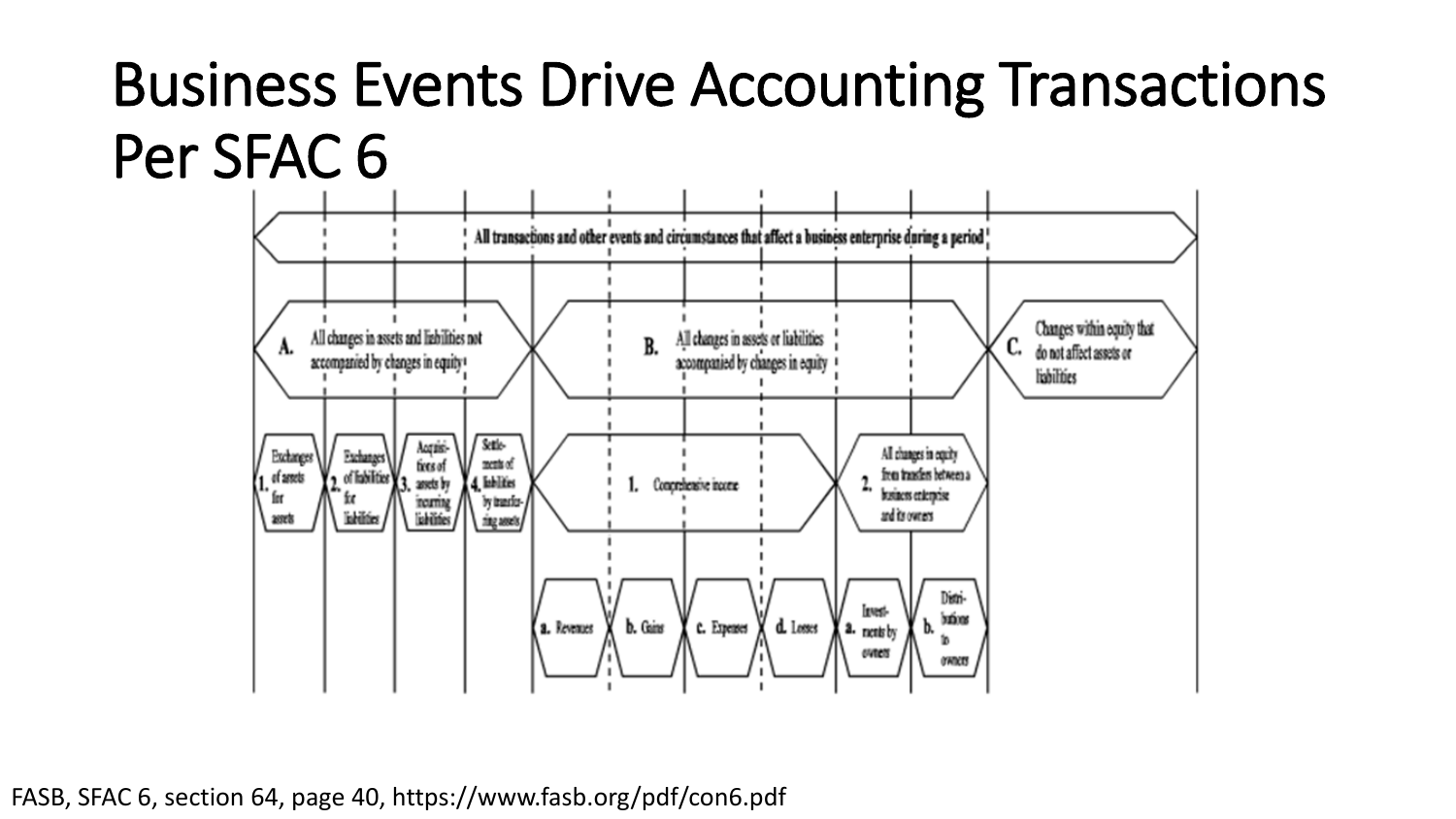#### Business Events (accounting patterns)

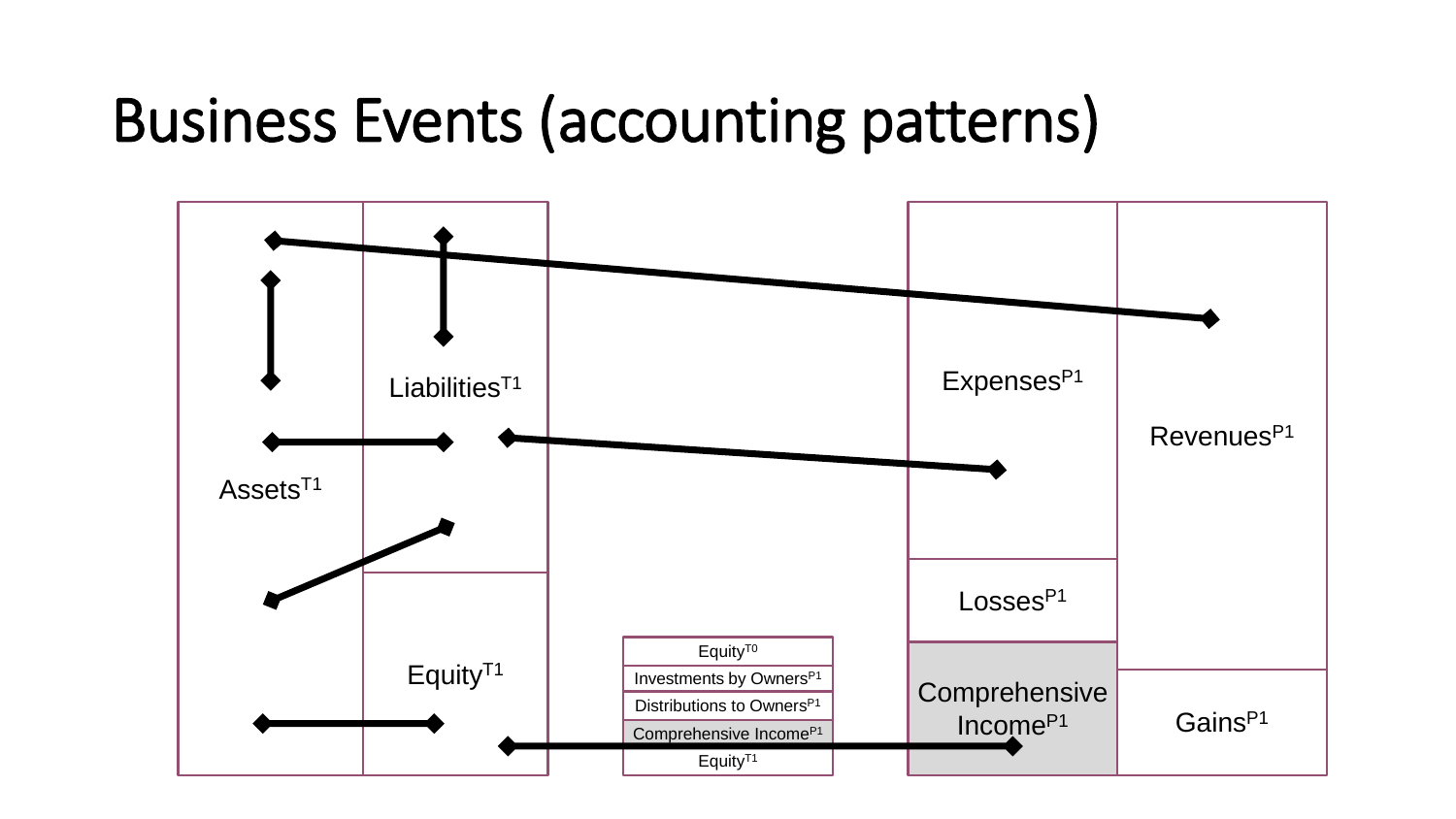#### Dynamic Balance Sheet

- Transactions is not what drives accounting.
- Contractual monetary business events that drive accounting, they are turned into accounting transactions.
- Cash flows is the basis for everything.
	- Balance sheet is derived from result of cash flows (actual cash flows, promised cash flows a.k.a. accruals)
	- Income statement is derived from balance sheet changes
	- Cash flow statement is derived from balance sheet changes



*"Never go to sleep until the balance sheet balances."* 

Luca Pacioli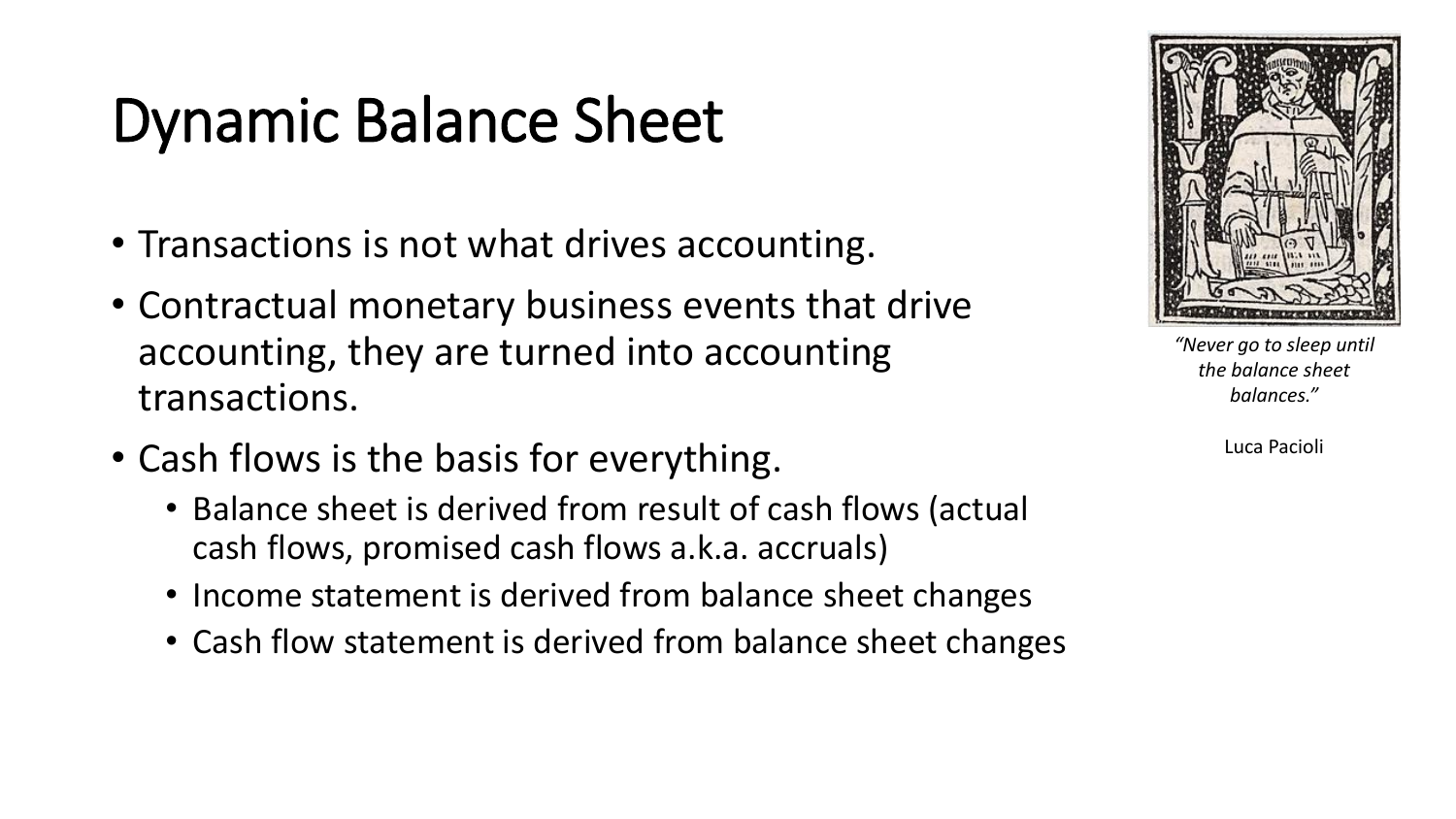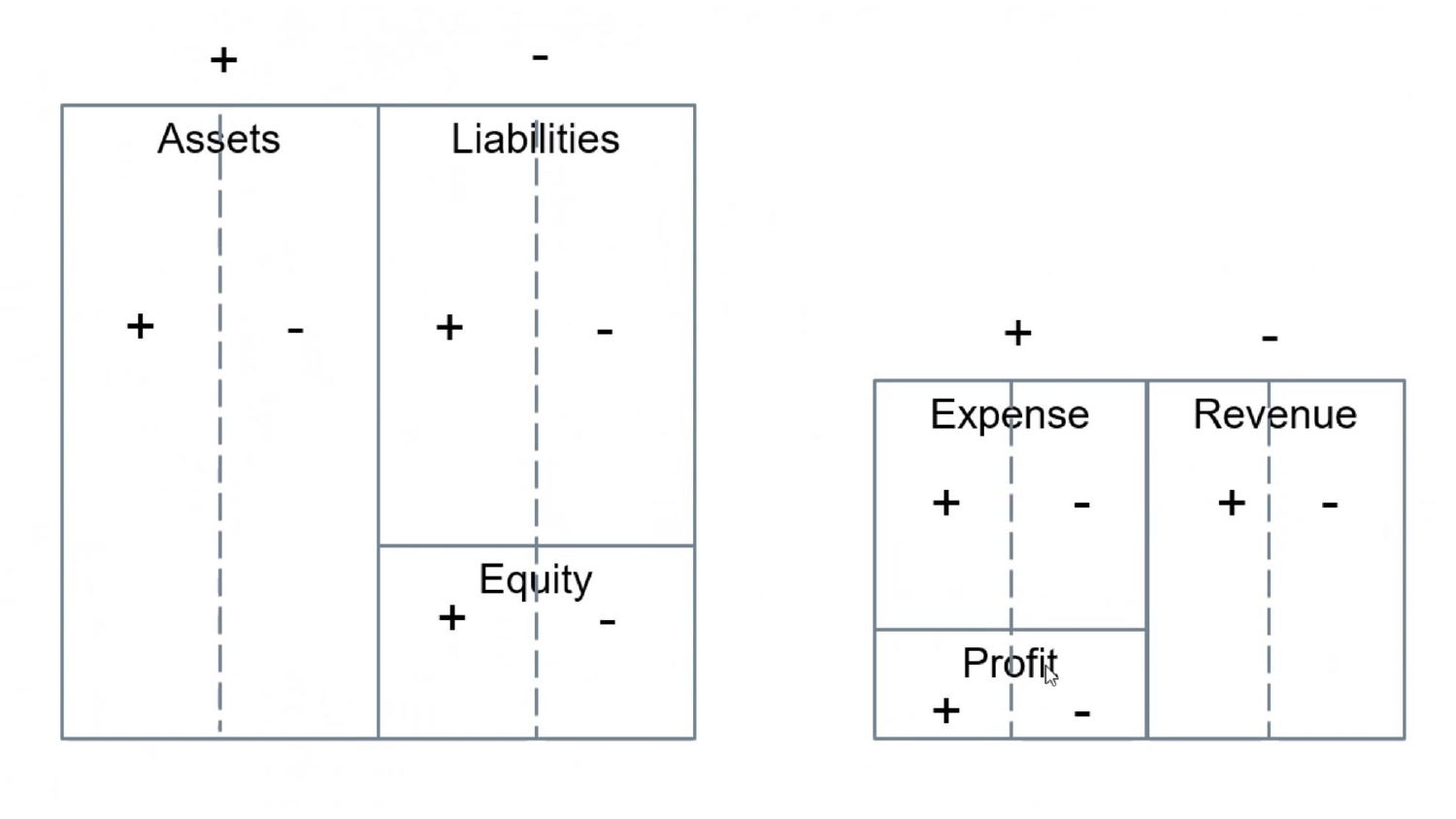# Main Categories of Accounting Entries

- Exchange of assets
- Exchange of liabilities
- Asset for liability
- Liability for asset
- Asset for revenue (gain)
- Liability for expense (loss)
- Move comprehensive income to equity
- Asset to equity
- Liability to equity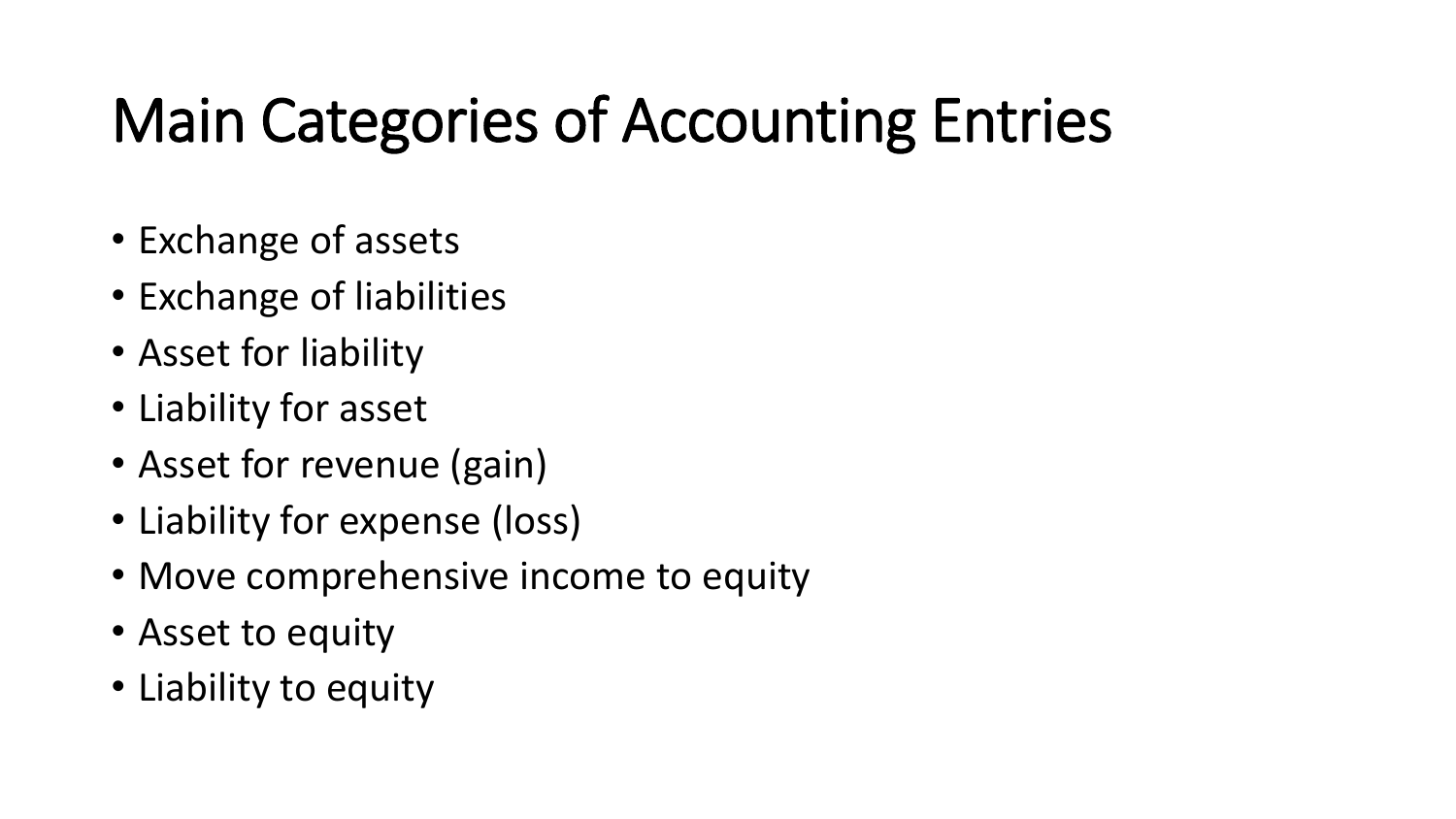### Additional Important Details

#### • Revenues

- Operating revenues
- Incidental or peripheral revenues
- Expenses
	- Operating expenses
	- Incidental or peripheral expenses
- Receivables
- Payables
- Accruals
- Investments
- Reserves
- Debt
- Operations
	- Continuing
	- Discontinued
- Equity
	- Controlling interests (parent)
	- Noncontrolling interests
- Taxes
	- Current
	- Deferred
- Current
	- Assets
	- Liabilities
- Noncurrent
	- Assets
	- Liabilities
- Gross profit
- Income attributable to equity investments
- Income from operations
	- Continuing
	- **Discontinued**
- Prepayments
- Deferrals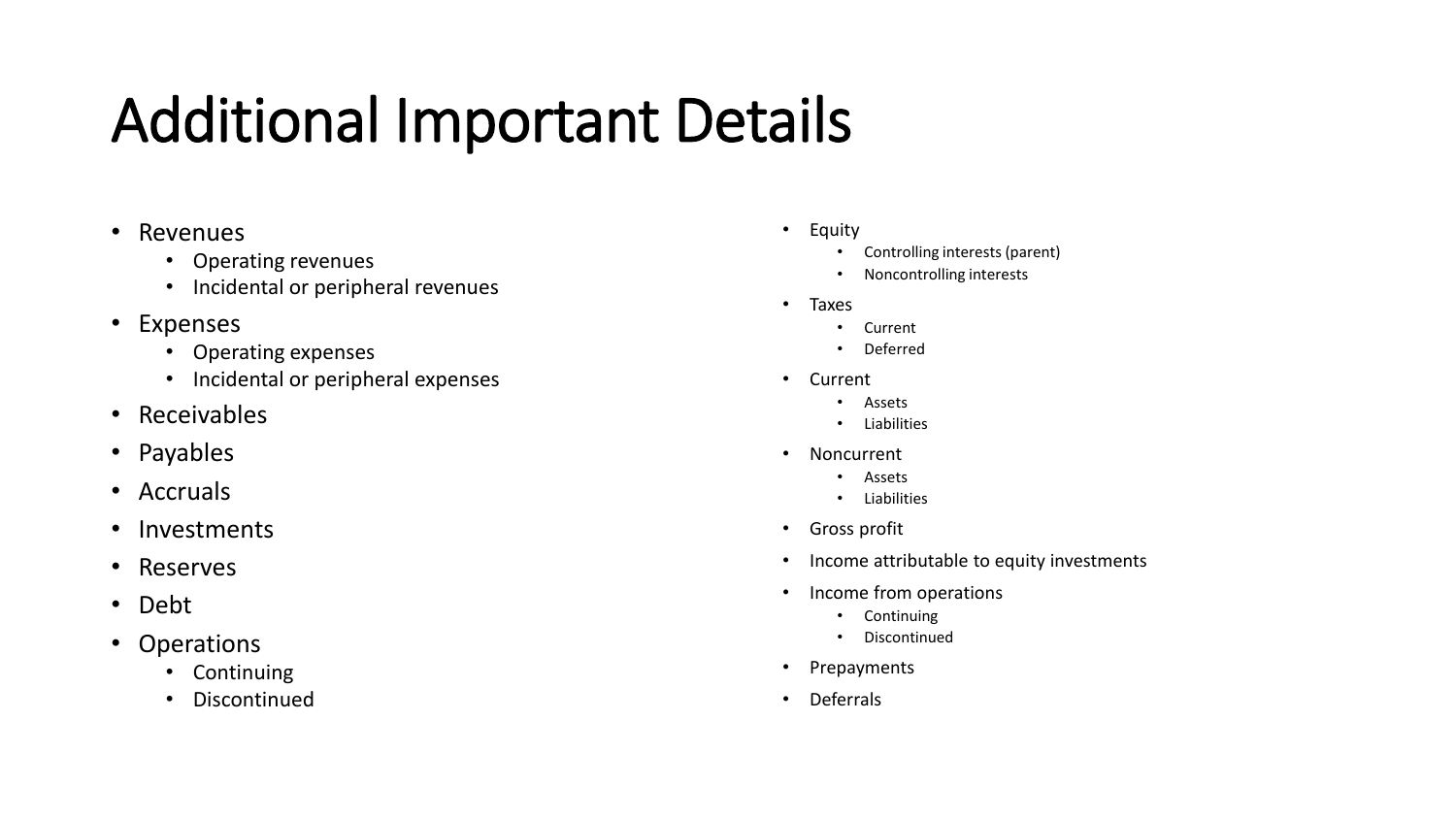### Contractual Algorithm Patterns (Business Events)

- Purchase inventory on account
- Sell inventory on account
- Collect on account
- Pay on account
- Borrow
- Repay on borrowings
- Investment by owner
- Distribution to owner
- Write off uncollectable receivable
- Purchase capital assets
- Lease capital asset
- Issue common stock
- Issue preferred stock
- Acquire insurance
- Purchase an economic entity
- Pay federal taxes
- Invest in stocks
- Equity investment in company
- Pay deposit on contract
- Write off obsolete inventory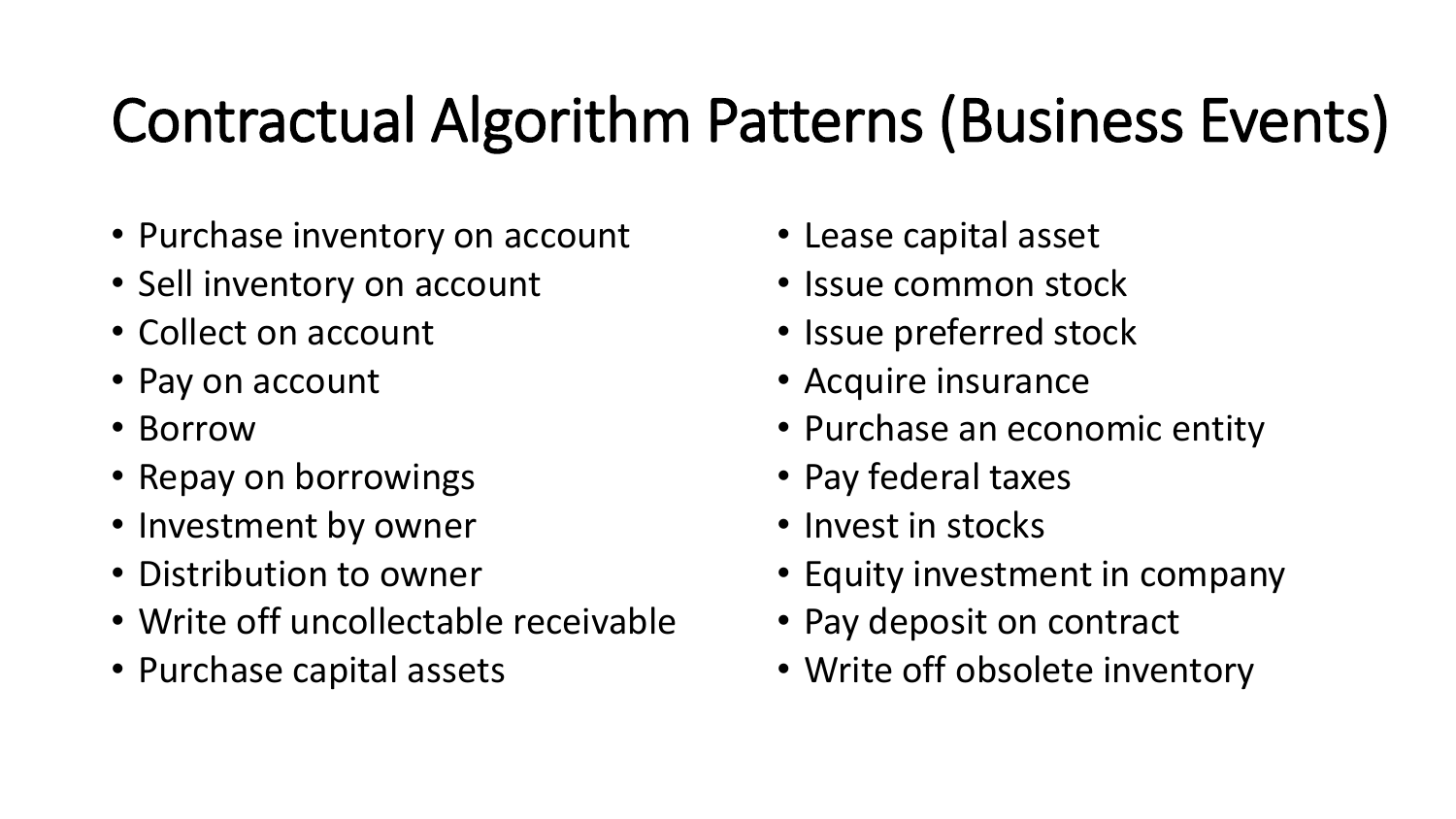Visual of One Contractual Algorithm Pattern (Borrowing and repayment of debt principle and interest)

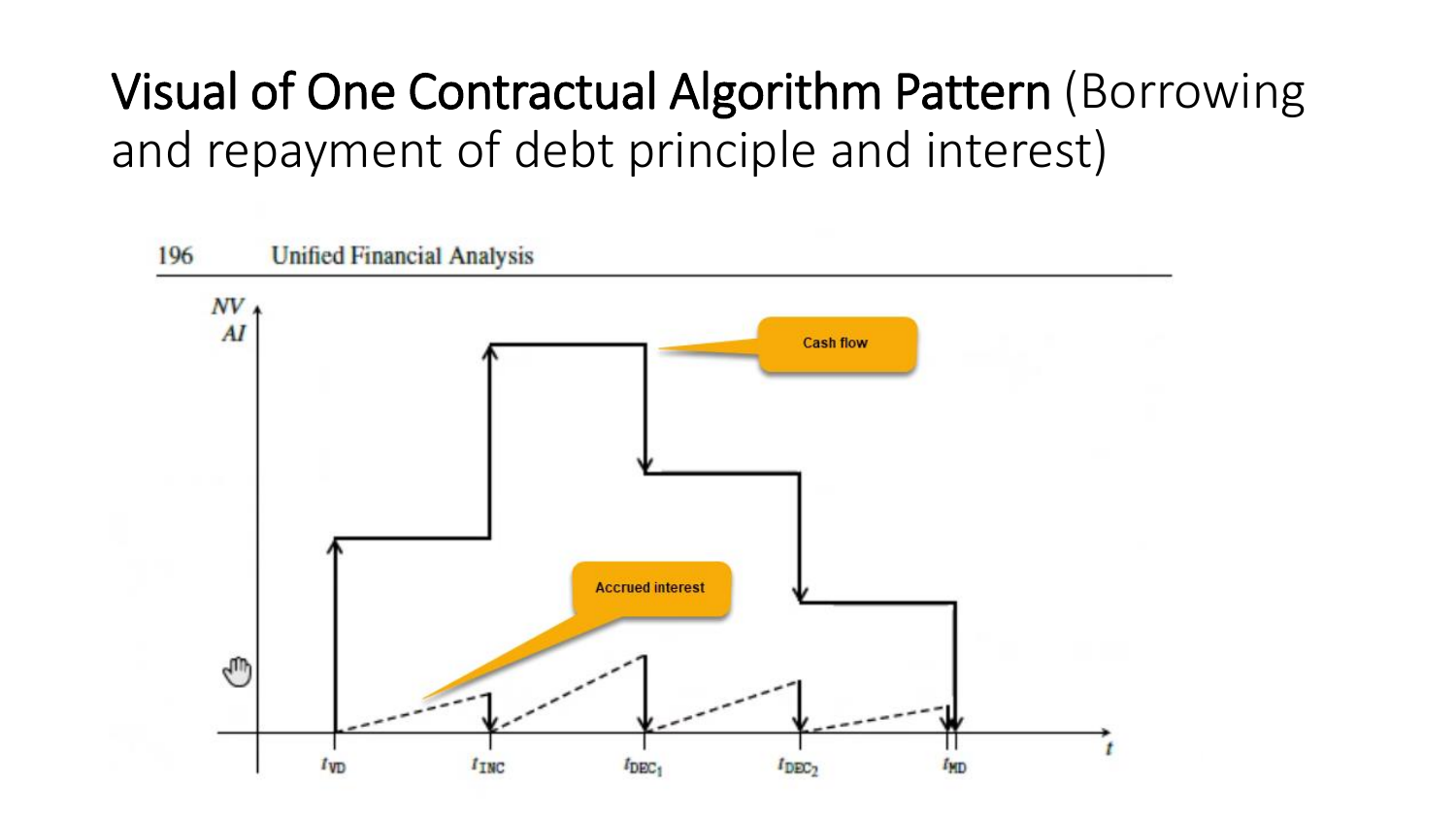#### Financial Contracts and Trade (Operational) **Contracts**